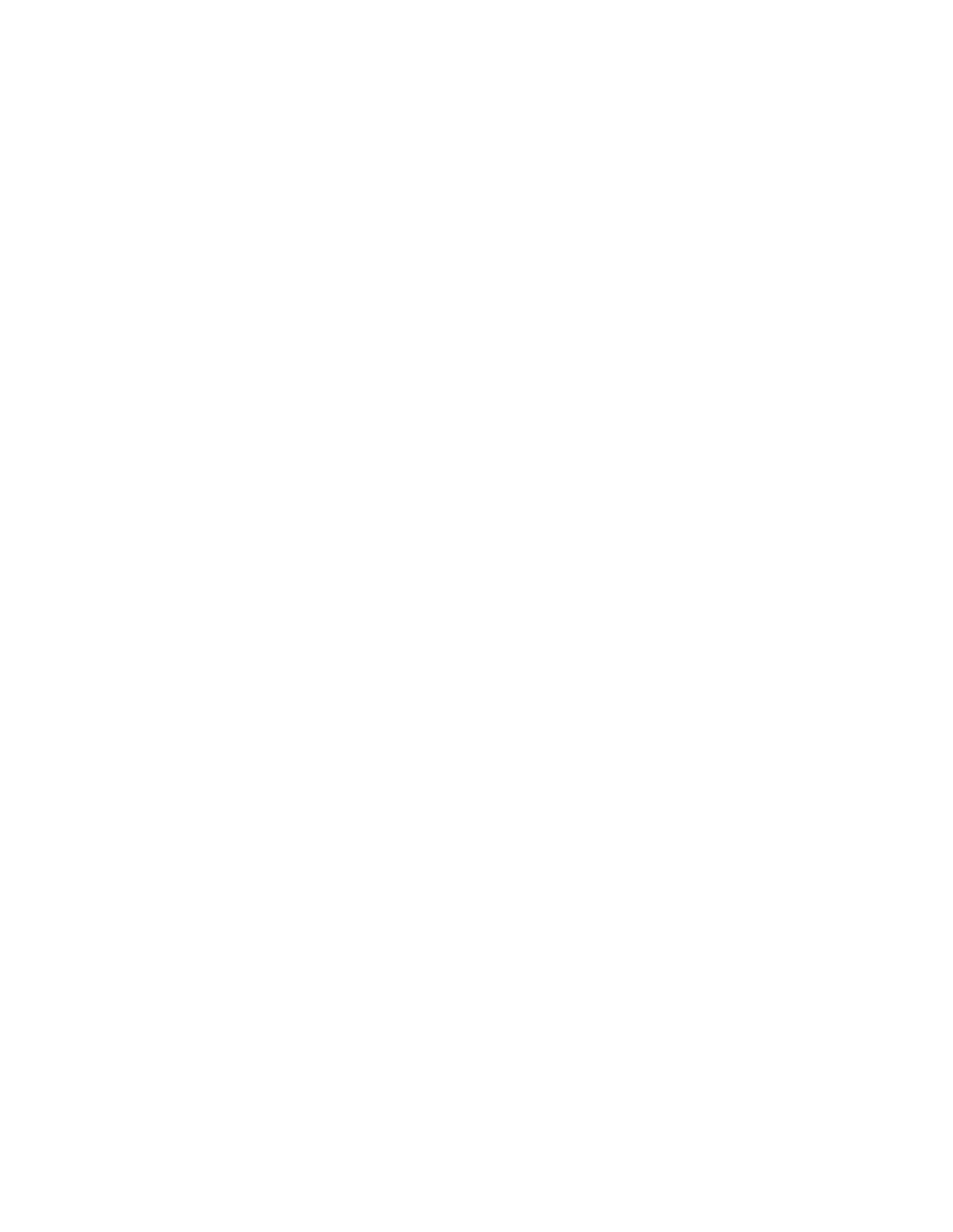#### **GENERAL INSTRUCTIONS**

- Type or print clearly all information in black or blue pen. **Please do not use pencil.**
- SEEC staff is available to answer legal compliance questions and advise on how to complete this form (860-256-2940).
- If additional pages are needed to complete all information required in each section of the form, please reproduce the "Additional Page" for the appropriate section (found in back of SEEC Form 20), and attach the page(s) to the section.
- *Candidate and Exploratory Committees for Statewide Offices and General Assembly:* **Use SEEC Form 30**

#### **WHERE TO FILE THIS FORM**

File with the State Elections Enforcement Commission ONLY: (20 Trinity Street, Hartford, CT 06106, Attn. Campaign Finance Disclosure Unit  $-3<sup>rd</sup>$  Floor)

- Candidate Committees for Probate Judge
- Political Committees formed for a single election or primary to support or oppose candidates for Governor, Lieutenant Governor, Secretary of the State, State Treasurer, Comptroller, Attorney General, State Senator, State Representative or Judge of Probate, or support or oppose a state constitutional amendment, or for any combination of these purposes
- State Central Committees
- Town Committees (*copy filed with Town Clerk no longer required—Public Act 11-48*)
- Political Committees organized for ongoing political activities independent of any single election, which make contributions, expenditures, or intend to make contributions or expenditures for Governor, Lieutenant Governor, Secretary of the State, State Treasurer, Comptroller, Attorney General, State Senator, State Representative or Judge of Probate, or support or oppose a state constitutional amendment, or for any combination of these purposes

#### **File with the State Elections Enforcement Commission AND a Town Clerk:**

• Political Committee of a slate of candidates competing in a primary for the office of Justice of the Peace

#### **File with a Town Clerk ONLY:**

- Candidate Committees for election to a municipal office (Mayor, Councilman, Registrar of Voters, etc.) or for nomination in a primary for the position of a Town Committee member
- Exploratory Committees established by a candidate solely considering municipal offices
- Political Committees formed for a single election or primary to support or oppose candidates for municipal office or a slate of candidates for a town committee primary
- Political Slate Committees formed to be the sole funding vehicle for two or more candidates for nomination or election to municipal office in a town or for a slate candidates in a town committee primary
- Political Committees formed solely to support or oppose a referendum question to be voted upon only by the electors of a single municipality. If the referendum question is to be voted on in two or more municipalities, this form must be filed with the Town Clerk in **each** of the municipalities involved (e.g. regional school district)
- Political Committees organized for ongoing political activities independent of any single election or referendum, which make contributions, expenditures, or intend to make contributions or expenditures solely for municipal candidates or referenda

#### **WHEN TO FILE THIS FORM**

Statements filed with the **State Elections Enforcement Commission** must be filed by hand delivery or delivered by the United States Postal Service, a courier service or a parcel service by **5:00 p.m.** of the required filing day or must be electronically filed not later than **11:59 p.m.** on the required filing day. Statements filed with the **town clerk** must be filed **by 4:30 p.m. or postmarked before midnight** of the required filing day. If the due date falls on a Saturday, Sunday, or legal holiday, it is due on the next business day. *See specific instructions for non-standard filings on pages 2 - 3*.

#### **LATE FILING PENALTY**

A mandatory late filing penalty of \$100 is charged for statements filed late **for any reason**. The fee is the personal liability of the Treasurer and cannot be paid from committee funds. In addition, if a late statement is not filed within 21 days after notification of a missed filing date or within 7 days following a town clerk's notice, the Treasurer is liable for a minimum penalty of \$200 and may be liable for a fine of not more than \$2,000 or imprisonment for not more than one year or both.

#### **RECORD KEEPING**

The Treasurer *must* keep internal records to substantiate each entry on the statement. Records must be maintained for four years from the date of the statement. *See* General Statutes § 9-607(f) for record keeping requirements. The Treasurer should also maintain copies of all statements filed and must provide a copy of each to the candidate or committee chairperson.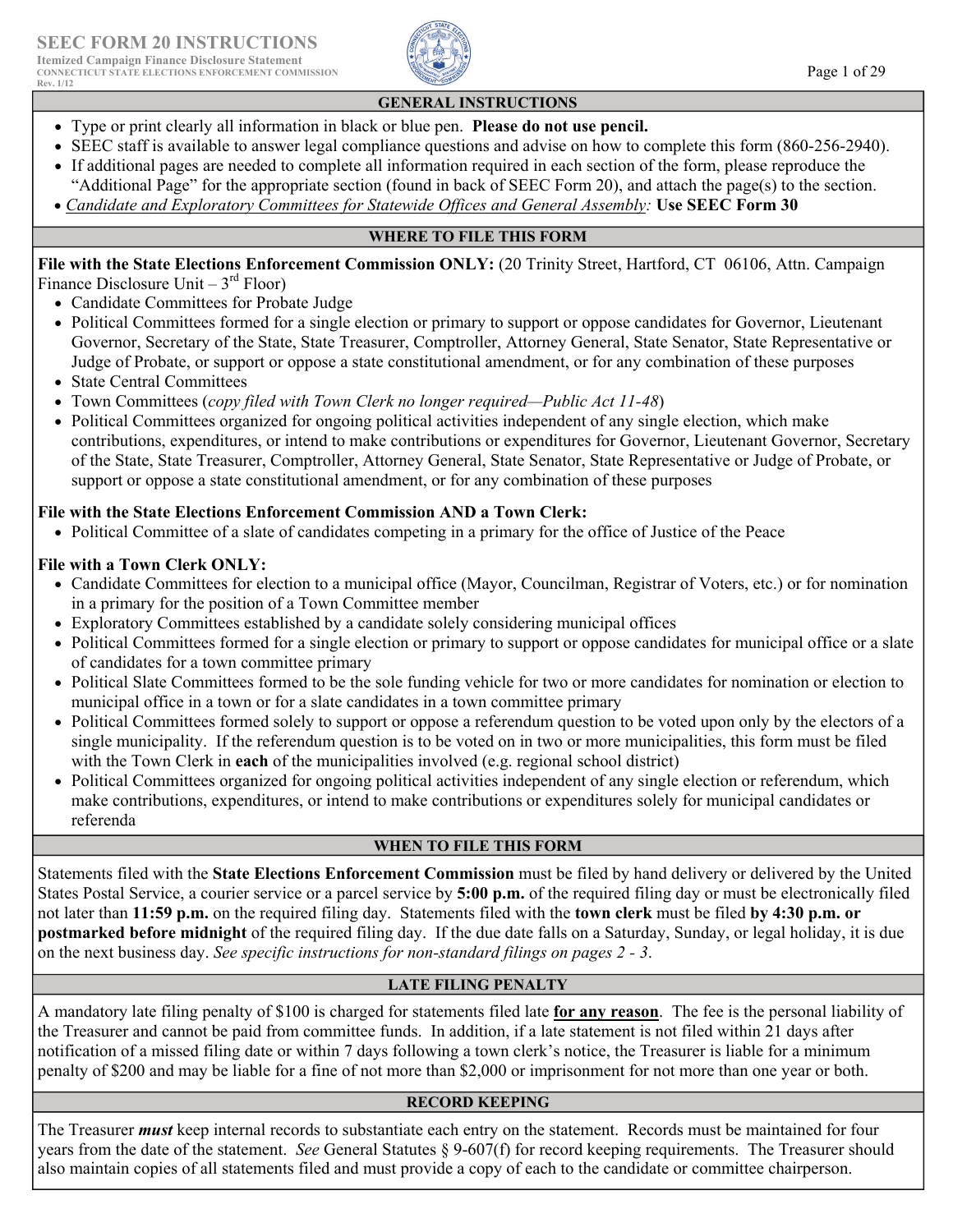

# **COMPLETING THE COVER PAGE**

1. **Name of Committee**: Provide full name of committee as registered with the appropriate filing repository (State Elections Enforcement Commission or Town Clerk).

2. **Treasurer Name**: Provide the full name of the Treasurer; first name, middle initial, last name and suffix, if any. This should be the same person who is the appointed Treasurer and properly registered with the appropriate filing repository.

3. **Treasurer Street Address**: Provide the full and complete residential address of the Treasurer.

4. **Election/Referendum Date**: Candidate Committees, Exploratory Committees, and Political Committees organized for a single primary, election, or referendum must provide the date of the primary, election or referendum for which they were organized. *Town Committees, State Central Committees and Ongoing Political Committees should not complete this section*.

5. **Office Sought**: *This section is to be completed by Candidate Committees ONLY*. List the name of the public office or position being sought by the candidate.

6. **District Number**: Provide the district number, if applicable, for the public office or position being sought by the candidate (e.g. probate, council/alderman, etc.).

7. **Candidate Name**: *This section is to be completed by Candidate and Exploratory Committees ONLY*. Provide the full name of the candidate; first name, middle initial, last name and suffix, if any.

8. **Type of Report**: Check the appropriate box to indicate what type of report is being filed. *Filing Deadlines for standard reports can be found on the Commission's website* **[www.ct.gov/seec](http://www.ct.gov/seec)**

Additional information on non-standard reports is described below:

*Independent Expenditure Report*: Any committee which makes or incurs an independent expenditure or expenditures which exceeds \$1,000 in the aggregate (calendar year) intended to promote the success or defeat of a candidate for the office of Governor, Lt. Governor, Secretary of the State, State Comptroller, Attorney General, State Senator or State Representative must file the *Independent Expenditure* statement and it must be **received by** the Commission as follows: (1) an independent expenditure or expenditures made or incurred more than 90 days before a primary or election must be reported to the Commission within 48 hours of making or incurring the independent expenditure(s); (2) an independent expenditure or expenditures made or incurred 90 days or less before a primary or election must be reported to the Commission within 24 hours of making or incurring the independent expenditure(s). The period covered must include all financial activity of the committee beginning the first day not included on the committee's last filed Itemized Campaign Finance Disclosure Statement and be complete as of 11:59 p.m. of the day the independent expenditure was made or incurred. Check the box for *Independent Expenditure* as well as the circle indicating if the expenditure is made in association with a primary or election (for special election, select "election"). Because time is of the essence in this type of filing, the Commission will accept facsimile transmissions for this type of report *only* at fax number: (860) 622-4926, or by email at the following email address: **SEEC.eCris.Info@ct.gov**  An original signed Independent Expenditure Statement must also be mailed to the Commission immediately following the fax or email on the first business day that the Post Office is open, or it may be filed in person.

*Please Note*: Once the \$1,000 threshold is reached, an Independent Expenditure statement must be filed for *each* independent expenditure made or incurred, irrespective of the dollar amount, until the day after Election Day.

If the committee filing this statement makes or incurs an independent expenditure in excess of \$1,000 intended to promote the success or defeat of a candidate for any other type of office, other than Statewide Office or General Assembly, such Treasurer shall only be required to file statements according to the regular schedule of statements.

 If the committee fails to report an independent expenditure that was made or obligated to be made more than 90 days before the day of a primary or election as required by General Statutes § 9-612 (e)(2), such committee shall be subject to a civil penalty, imposed by the State Elections Enforcement Commission, of up to \$5,000. *See* General Statutes  $\S$  9-612 (e)(5). If the committee fails to report an independent expenditure that was made or obligated to be made 90 days or less before the day of a primary or election as required by General Statutes  $\S$  9-612 (e)(2), such committee shall be subject to a civil penalty, imposed by the State Elections Enforcement Commission, of up to \$10,000. *See* General Statutes § 9-612 (e)(5). Furthermore, if any such failure is knowing and willful, the person responsible for the failure shall also be fined up to \$5,000 or imprisoned for not more than five years, or both. *See* General Statutes § 9-612 (e)(5).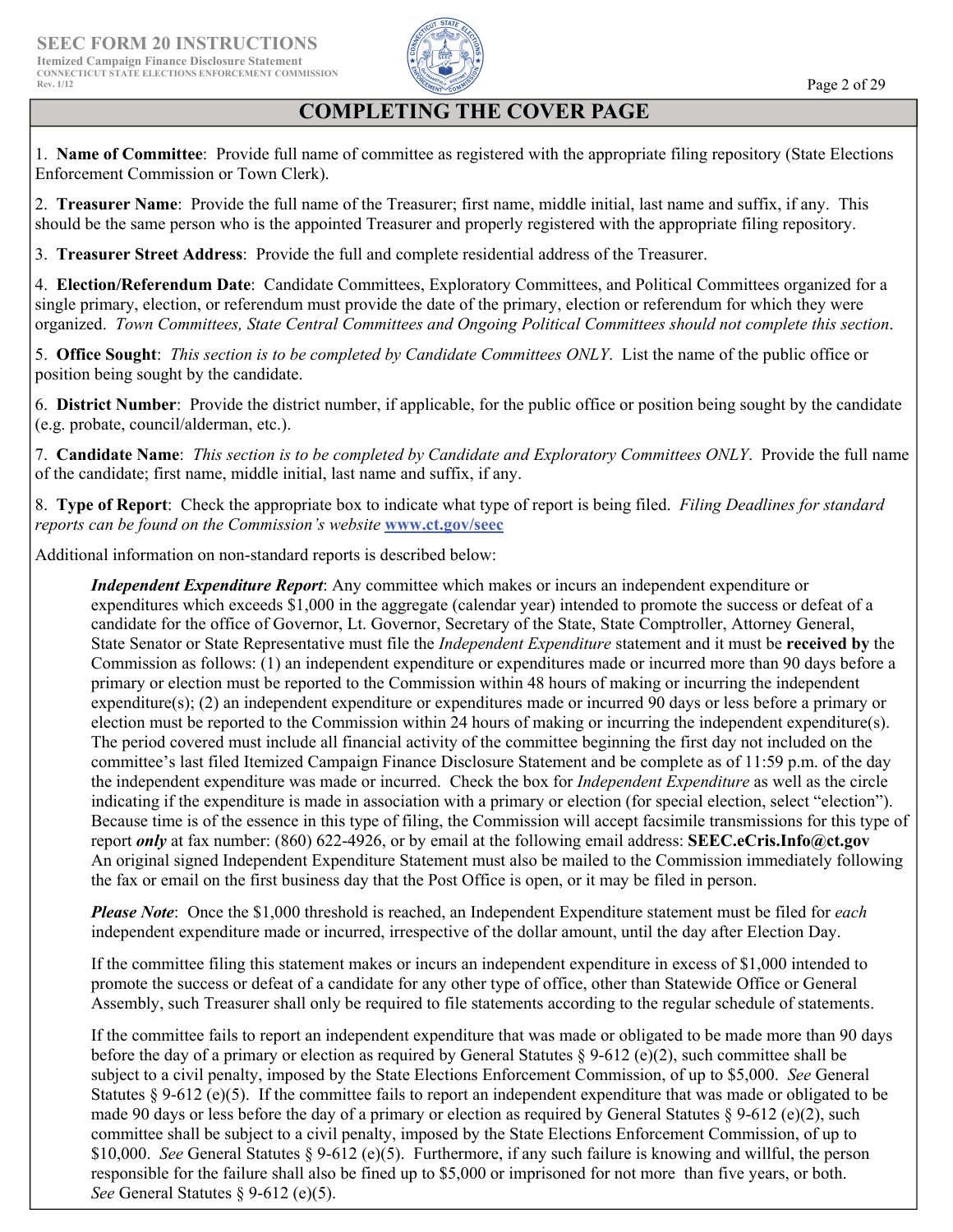

### **COMPLETING THE COVER PAGE** *continued*

*45 days following referendum*: This report is only applicable to political committees formed solely for a referendum; in the case of political committees formed for referendum taking place at a regular November election, the January 10th filing shall serve as the 45 days following the referendum report.

*45 days following an election not held in November*: This report is only applicable to political committees formed for a May municipal election and any special elections; in the case of political committees formed for a regular November election, the January 10 filing shall serve as the 45 days following the election report.

*Termination Report*: For exploratory committees, candidate committees, and political committees formed for a single primary, election or referendum, the distribution of surplus may be made at any time after the date of a primary, election or referendum; however it is **required** to be made no later than 90 days after a primary or 90 days after an election or referendum not held in November, or by January 31 of the year following an election or referendum held in November. The termination filing is required to be filed no later than 7 days after the distribution.

For a political committee organized for ongoing political activity, a termination filing may be made whenever the committee has no funds remaining in its account, no debts and the committee wants to conclude all campaign activities.

*Deficit Report*: For exploratory committees, candidate committees, and political committees formed for a single primary, election or referendum, the Treasurer must file a statement 90 days after an election, primary, or referendum not held in November, or on February 7th of the year following an election or referendum held in November if the committee had a deficit. The Treasurer is required to file an additional *deficit* report on the 7th day of the month immediately following an increase or decrease in the deficit that is greater than \$500 from the last filed campaign finance disclosure statement. The Treasurer is required to report all activity beginning the first day not included in the last filed campaign finance disclosure statement and ending with the last day of the month preceding the day of the filing.

*Initial Contribution or Disbursement Report*: This report is only applicable to newly registered political committees and it must be itemized and complete as of the first day of a political committee's deposits into the committee's single checking account. The reporting period spans a single day and shall be complete as to **all** of the political committee's transactions on that date (i.e. receipts, disbursement, expenditures, etc.). If the initial contribution or disbursement precedes the filing of the registration statement, the Treasurer must file a campaign finance disclosure statement itemizing all of the first day's transactions along with the registration statement. If the contribution or disbursement is made after the filing of the registration statement, the Treasurer must file a campaign finance disclosure statement within 48 hours of the first day's transaction(s).

*Amendment*: This report refers to an edit of all or part of a previous statement for the period noted on Line 9. When filing Amendments, please include the Cover Page, Summary Page Totals and any pages that have been amended.

9. **Period Covered**: Enter the beginning and ending dates which this statement covers. The Beginning Date must cover the financial activity of the committee beginning the first day *not included* on the last filed campaign finance disclosure statement. The Ending Date must include all financial activity through midnight of the end date. For an original filing, these dates may not overlap dates covered in a previously filed campaign finance disclosure statement. For an amendment, these dates should be the same as the dates specified in the original filed campaign finance disclosure statement being amended.

If you have previously completed the **SEEC Form 21** (Short Form), and now must file this **SEEC Form 20** because the committee has exceeded \$1,000 in receipts or expenditures, the period covered for ongoing political committees must include all of the reportable transactions beginning January 1 or from the date of their inception if formed after January 1. For committees established for a single primary, election or referendum, the period covered must include all of the reportable transactions since the committee's inception. *Filing Deadlines for standard reports can be found on the Commission's website* **[www.ct.gov/seec](http://www.ct.gov/seec)**

10. **Certification**: This form must be signed by the appointed and properly registered Treasurer or Deputy Treasurer. In addition, print the name of the Treasurer or Deputy Treasurer and the date.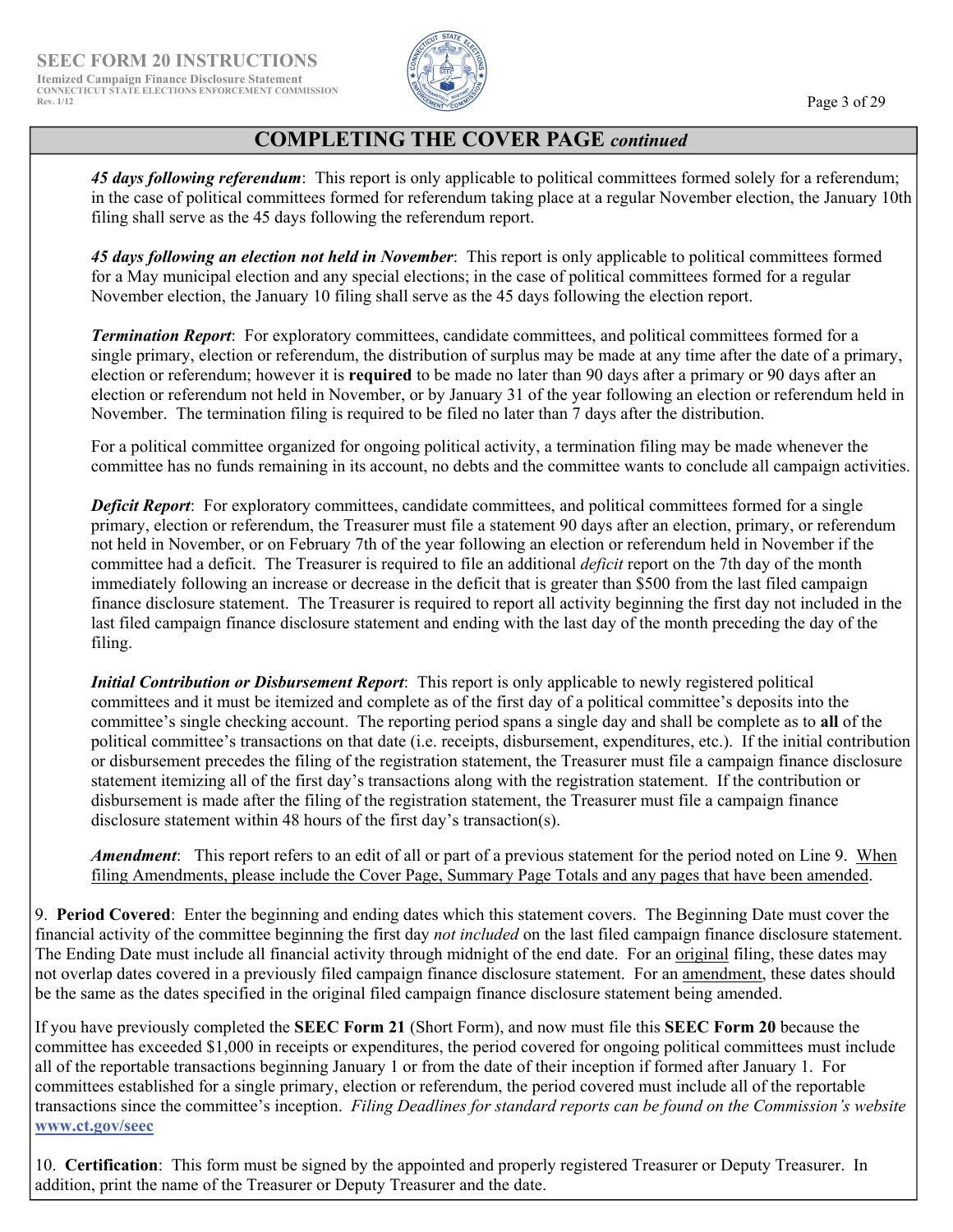

# **COMPLETING THE SUMMARY PAGE TOTALS**

*Please Note*: At the top of the Summary Page Totals and every page that follows, report the **Name of Committee** and the **Type of Report** in the appropriate boxes.

**Name of Committee**:Provide the committee's name for reference purposes in order that the filing repository can reconnect these pages with the SEEC Form 20 should the two become separated.

**Type of Report**: Enter what type of report is being filed as marked on the Cover Page on line 8, such as "July 10."

In Column B, the term **aggregate** refers to the **total** amount received or expended, as the case may be, for the category of receipt or expenditure:

- From January 1 through the close of the reporting period: If the committee filing this statement is an Ongoing Political Committee or Party Committee. **EXAMPLE**: Line 13, Column B would reflect the total amount of individual contributions received since January 1 of the current year.
- From the inception of the committee through the close of the reporting period: If the committee filing this statement is an Exploratory Committee, Candidate Committee, or durational Political Committee. *Please Note*: A durational political committee is one formed for a single campaign (election, primary, referendum). **EXAMPLE**: Line 13, Column B would reflect the total amount of individual contributions received since the committee was formed.

### *Line 11*

In Column B, enter the monetary balance on hand on January 1 of the current year for all ongoing political committees and party committees. Candidate, exploratory and durational political committees should enter zero (0) because that was the balance at the time of the committee's inception.

### *Line 12*

In Column A, enter the cash balance on hand at the beginning of the reporting period. The beginning balance of this statement should correspond with the **ending** balance of the last **previously** filed SEEC Form 20. If this is the committee's first statement, then the balance entered will be zero (0).

### *Line 13*

In Column A, enter the total sum of **Sections A and B** of this statement. In Column B, enter the total for the calendar year, if an ongoing political or party committee (add all amounts entered on line 13, Column A from prior statements for the year), or the total since the committee's establishment for candidate, exploratory and durational political committees (add all amounts entered on line 13, Column A from prior statements since the committee's inception).

### *Line 14*

In Column A, enter the total sum of **Sections C1 and C2** of this statement. In Column B, enter the total for the calendar year, if an ongoing political or party committee (add all amounts entered on line 14, Column A from prior statements for the year), or the total since the committee's establishment for candidate, exploratory and durational political committees (add all amounts entered on line 14, Column A from prior statements since the committee's inception).

#### *Line 15*

In Column A, enter the total of monetary receipts in **Sections D through K** of this statement; bring the total forward from the Summary of Other Monetary Receipts on bottom of page 7. In Column B, enter the total for the calendar year, if an ongoing political or party committee (add all amounts entered on line 15, Column A from prior statements for the year), or the total since the committee's establishment for candidate, exploratory and durational political committees (add all amounts entered on line 15, Column A from prior statements since the committee's inception).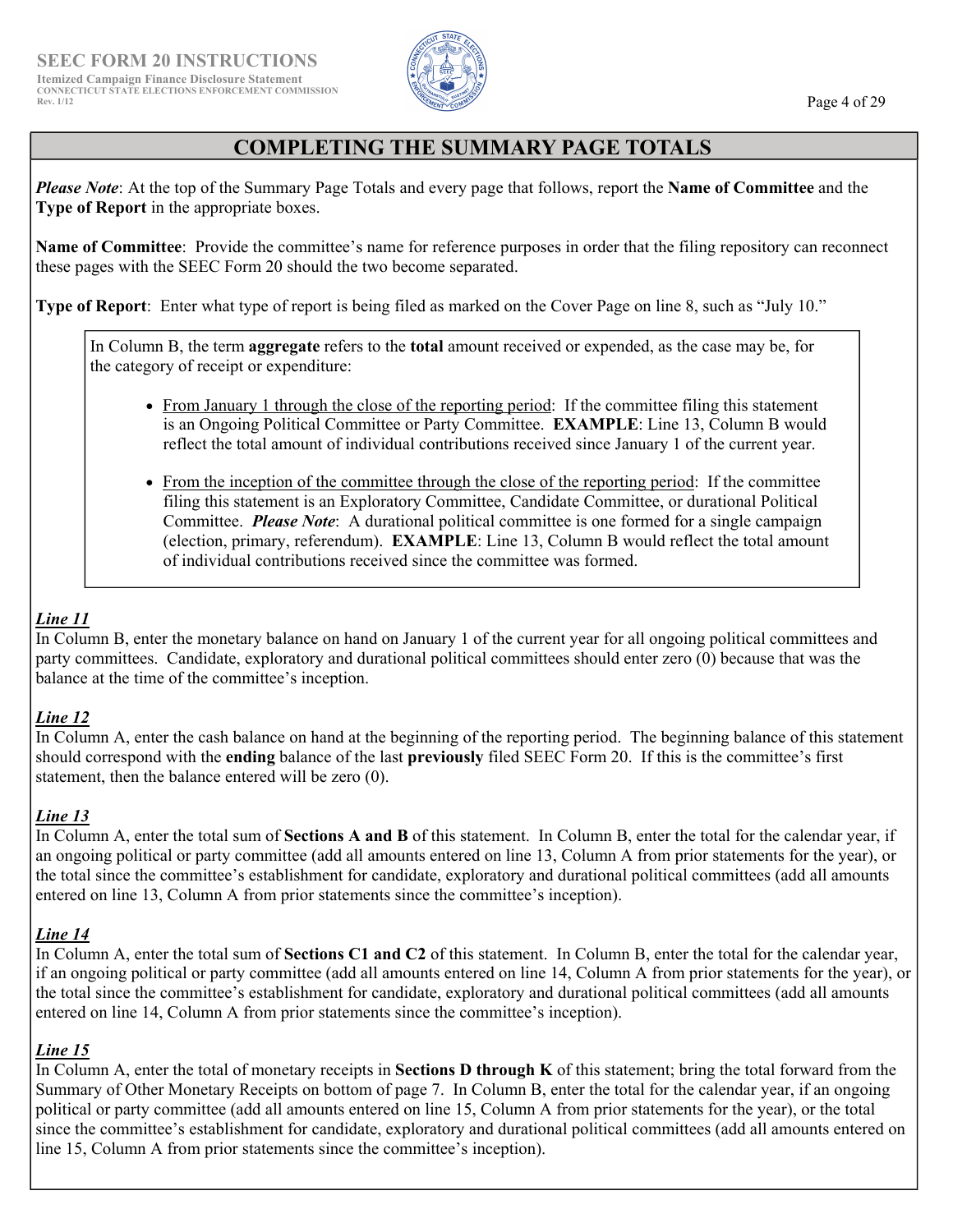

# **COMPLETING THE SUMMARY PAGE TOTALS** *continued*

#### *Line 16a*

In Column A, enter the total of **Section L1** (Subpart 1 + Subpart 3) reported on bottom of page 8. In Column B, enter the total for the calendar year, if an ongoing political or party committee (add all amounts entered on line 16a, Column A from prior statements for the year), or the total since the committee's establishment for candidate, exploratory and durational political committees (add all amounts entered on line 16a, Column A from prior statements since the committee's inception).

#### *Line 16b*

Per Public Act 11-48, effective January 1, 2012 committees are no longer required to itemize small individual purchases from a committee tag sale, auction, or a sale of donated items. *Section L2 removed.* 

#### *Line 16c* **(Municipal Candidate Committees and Town Committees Only)**

In Column A, enter the total of **Section L3** reported on bottom of page 9. In Column B, enter the total for the calendar year, if a town committee (add all amounts entered on line 16c, Column A from prior statements for the year), or the total since the committee's establishment for municipal candidate committees (add all amounts entered on line 16c, Column A from prior statements since the committee's inception).

#### *Line 17*

In both Columns A and B, add the amounts for lines 13—16c and enter total on line 17.

#### *Line 18*

For Column A, add the amount reported on line 17 to the amount entered on line 12, and enter total. For Column B, add the amount reported on line 17 to the amount entered on line 11, and enter total.

#### *Line 19*

In Column A, enter the total paid committee expenditures for the period in **Section P** on bottom of page 13. In Column B, enter the total for the calendar year, if an ongoing political or party committee (add all amounts entered on line 19, Column A from prior statements for the year), or the total since the committee's establishment for candidate, exploratory and durational political committees (add all amounts entered on line 19, Column A from prior statements since the committee's inception).

#### *Line 20*

In both Columns A and B, subtract amount on line 19 from the amount on line 18 and enter the total.

#### *Line 21*

In Column A, enter the total of **Section L4** reported on bottom of page 10. In Column B, enter the total for the calendar year, if an ongoing political or party committee (add all amounts entered on line 21, Column A from prior statements for the year), or the total since the committee's establishment for candidate, exploratory and durational political committees (add all amounts entered on line 21, Column A from prior statements since the committee's inception).

#### *Line 22*

In Column A, enter the total of **Section M** reported on bottom of page 11. In Column B, enter the total for the calendar year, if an ongoing political or party committee (add all amounts entered on line 22, Column A from prior statements for the year), or the total since the committee's establishment for candidate, exploratory and durational political committees (add all amounts entered on line 22, Column A from prior statements since the committee's inception).

#### *Line 23*

In Column A, enter the total of **Section N** reported on bottom of page 11. In Column B, enter the total for the calendar year, if an ongoing political or party committee (add all amounts entered on line 23, Column A from prior statements for the year), or the total since the committee's establishment for candidate, exploratory and durational political committees (add all amounts entered on line 23, Column A from prior statements since the committee's inception).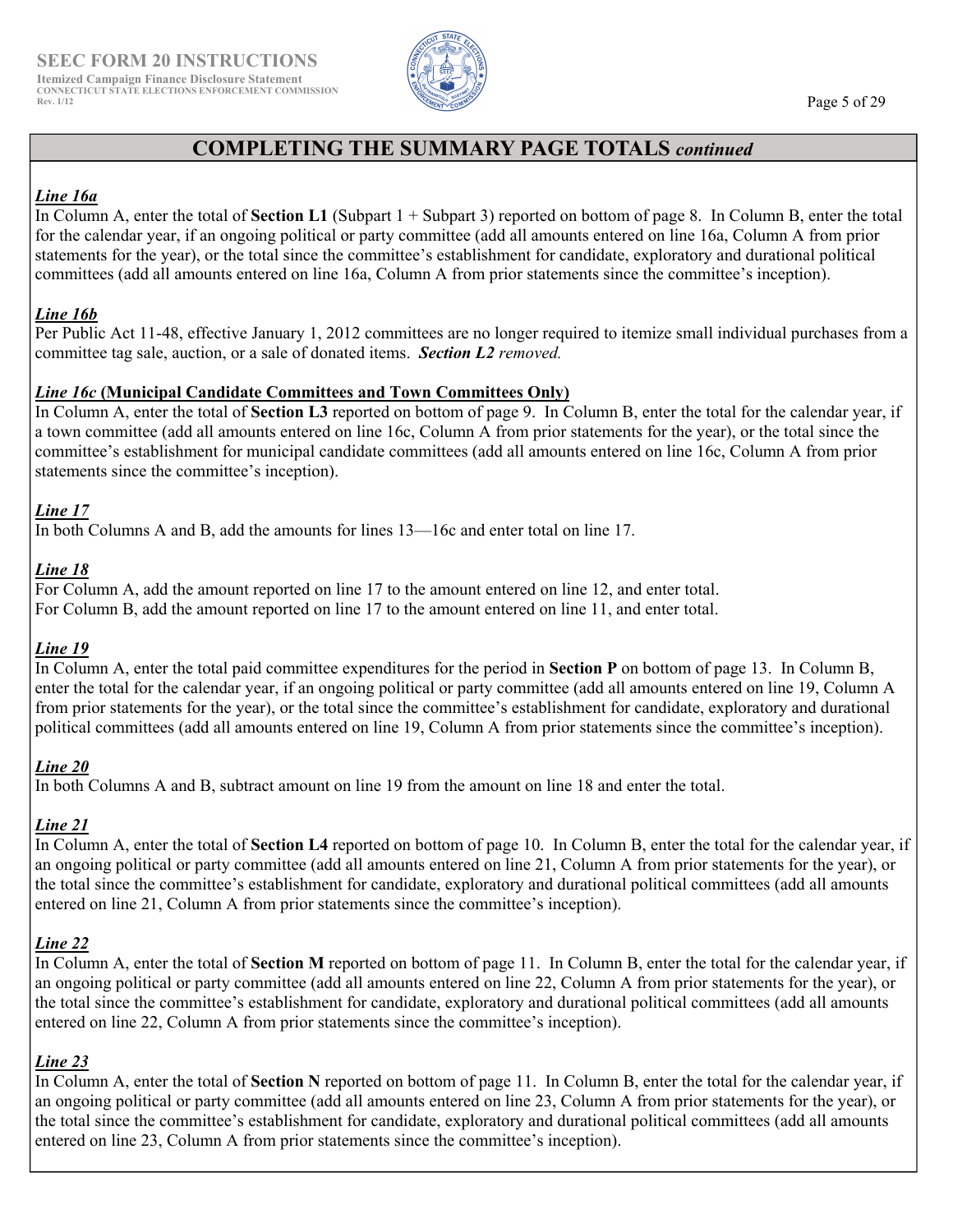

# **COMPLETING THE SUMMARY PAGE TOTALS** *continued*

# *Line 24*

*Optional* — In Column A, enter the total of **Section O** reported on page 12. In Column B, enter the total since the committee's establishment (add all amounts entered on line 24, Column A from prior statements since the committee's inception).

### *Line 25*

In Column A, enter the total unpaid beginning loan balance which is currently outstanding.

#### *Line 25a*

In Column A, enter the total of **Section D** reported on page 5. In Column B, enter the total for the calendar year, if an ongoing political or party committee (add all amounts entered on line 25a, Column A from prior statements for the year), or the total since the committee's establishment for candidate, exploratory and durational political committees (add all amounts entered on line 25a, Column A from prior statements since the committee's inception).

### *Line 25b*

In Column A, enter any interest charges or penalties assessed on the loan, which increases the total amount owed to the lender, since the last statement. In Column B, enter the total for the calendar year, if an ongoing political or party committee (add all amounts entered on line 25b, Column A from prior statements for the year), or the total since the committee's establishment for candidate, exploratory and durational political committees (add all amounts entered on line 25b, Column A from prior statements since the committee's inception).

### *Line 25c*

In Column A, enter any payments made this period on the outstanding committee loan balance (which will be reported in **Section P**, "Expenses Paid by Committee," with the code **LOAN**). In Column B, enter the total for the calendar year, if an ongoing political or party committee (add all amounts entered on line 25c, Column A from prior statements for the year), or the total since the committee's establishment for candidate, exploratory and durational political committees (add all amounts entered on line 25c, Column A from prior statements since the committee's inception).

### *Line 25d*

For both Columns A and B, add lines 25, 25a, 25b and then subtract line 25c from that amount.

### *Line 26*

In Column A, enter the total of **Section Q** reported on bottom of page 14. In Column B, enter the total since the committee's establishment (add all amounts entered on line 26, Column A from prior statements since the committee's inception for a candidate committee, slate committee, exploratory committee or from the time that the party committee became the authorized funding vehicle for two or more candidates).

### *Line 27*

In Column A, enter the total of **Section R** reported on bottom of page 15. In Column B, enter the total for the calendar year, if an ongoing political or party committee (add all amounts entered on line 27, Column A from prior statements for the year), or the total since the committee's establishment for candidate, exploratory and durational political committees (add all amounts entered on line 27, Column A from prior statements since the committee's inception).

# *Line 28*

In Column A, enter the total of **Section S** reported on page 16 for this period.

# *Line 28a*

In Column A, enter the total of all outstanding expenses incurred from prior reporting periods which are still unpaid as of this reporting period plus any amounts reported this period. This amount is also reported on the last line in **Section S** on page 16.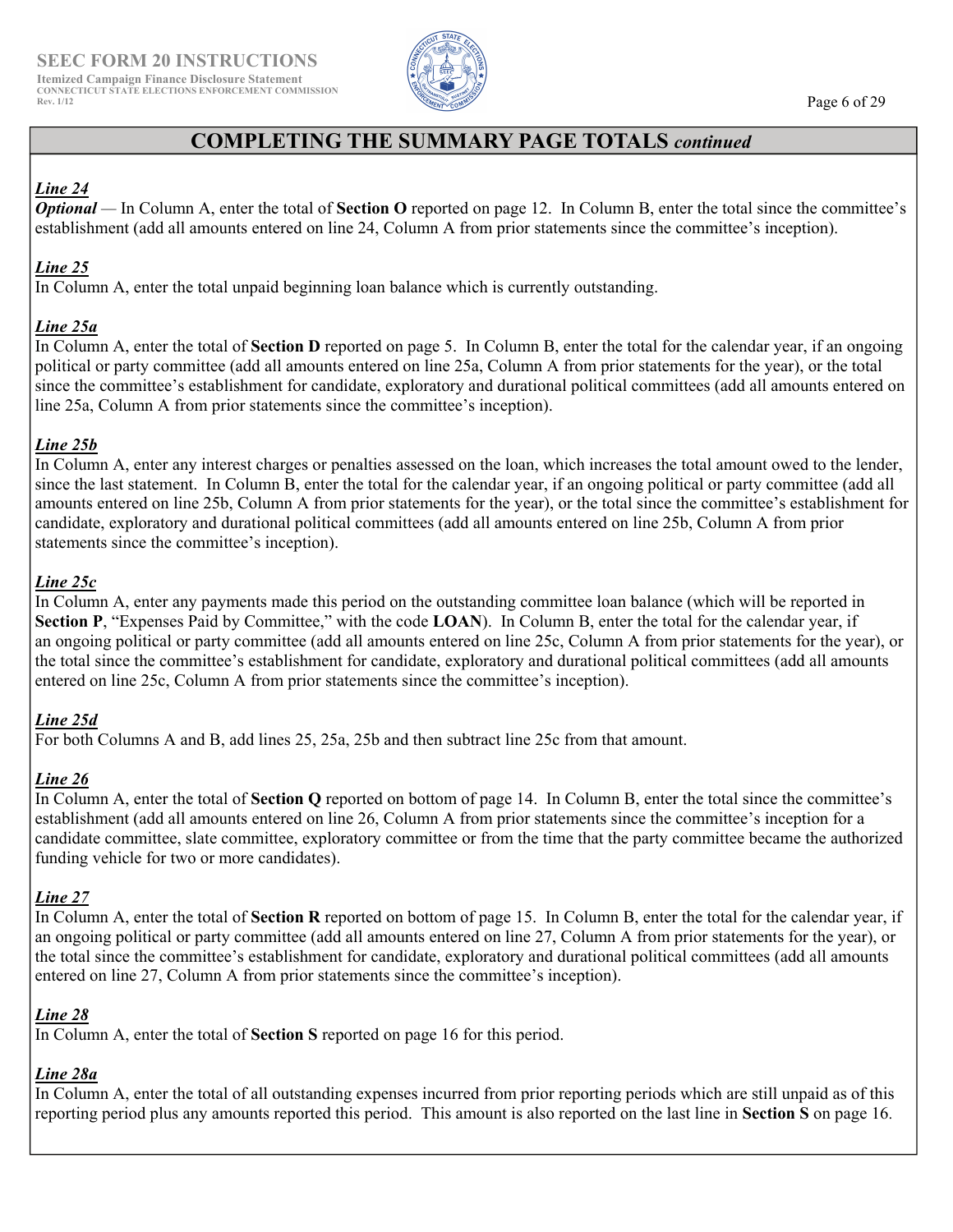

# **PART I. MONETARY RECEIPTS**

Part I requires the Treasurer to disclose all contributions and other funds received by the committee in Sections A through K, dependent upon the source, amount and nature of the monetary receipt. Treasurers must deposit contributions and other funds within 14 days of receipt.

# **A. Total Contributions from Small Contributors**

In Section A, enter the total amount received from *small contributors* for the period covered by this statement. A *small contributor* is an **individual** who has contributed **\$50 or less** to date. A Treasurer is **permitted** to itemize each contribution, irrespective of amount, and list all of the individual contributors in Section B, "Itemized Contributions from Individuals." If you have itemized a contribution in Section B, **do not** disclose this contribution in Section A. Internal documentation of the names and addresses of small contributors reported in Section A must be kept by the Treasurer in order to determine when an individual has exceeded the \$50 threshold. All such internal records are subject to audit by the Commission. Any contributions that have exceeded the \$50 threshold must be itemized in Section B.

**EXAMPLE**: John Doe contributed \$20 in a previous period and that amount was included in the total reported in Section A of the previous filing. In the current reporting period, John Doe has contributed an additional \$40; therefore his total contributions in the aggregate are \$60. John Doe is no longer considered a small contributor and the contribution must be reported in Section B along with all of the other required information for that section. His contribution for the period would be reported as \$40 and his aggregate contributions to date reported as \$60.

**Subtotal Section A**: Enter the total amount from small contributors received for the period.

# **B. Itemized Contributions from Individuals**

In Section B, report monetary contributions from individuals that are in **excess of \$50** in the aggregate to date. Each contribution has to be reported separately.

**Last Name**, **First Name**, **Middle Initial**, **Residential Street Address**, **City**, **State**, and **Zip Code**: Enter the name and *residential* street address for each contributor. The Treasurer may enter an alternate address in lieu of an individual's residential address *only* if the contributor has made known to the Treasurer that the contributor is in the Address Confidentiality Program pursuant to General Statutes § 54-240(a) or has protected address status under General Statutes § 1-217. *Business Addresses or Post Office Boxes are not acceptable for residential street address.* 

**Principal Occupation** and **Name of Employer**: Record the individual's principal occupation and name of employer if the contributor has given in **excess of \$100** aggregate contributions to date. For a party committee or a political committee authorized to contribute to statewide or General Assembly candidates, contributors must disclose name of employer if the contributor has given in **excess of \$50** aggregate contributions to date.

**Is contributor a lobbyist**, **spouse**, **or dependent child of a lobbyist?** Answer the questions by checking the appropriate *Yes* or *No* box. *Please Note*: Certain committees are limited in the amount and timing of the lobbyist contributions they may receive. *Information regarding these limitations is available on the Commission's website* **[www.ct.gov/seec](http://www.ct.gov/seec)**

**If the committee filing this statement is a candidate committee, town committee or slate committee that is financing a candidate for the Chief Executive Officer of a municipality** (i.e. Mayor, First Selectman): If the aggregate contributions from an individual are in excess of \$400, the Treasurer must indicate if the individual or "business with which he/she is associated" has a contract with that municipality **and** the contract is valued at more than \$5,000, by checking off the appropriate box. *"Business with which he is associated" means the contributor is a director, officer, owner, partner, or stockholder of 5% or more of business.*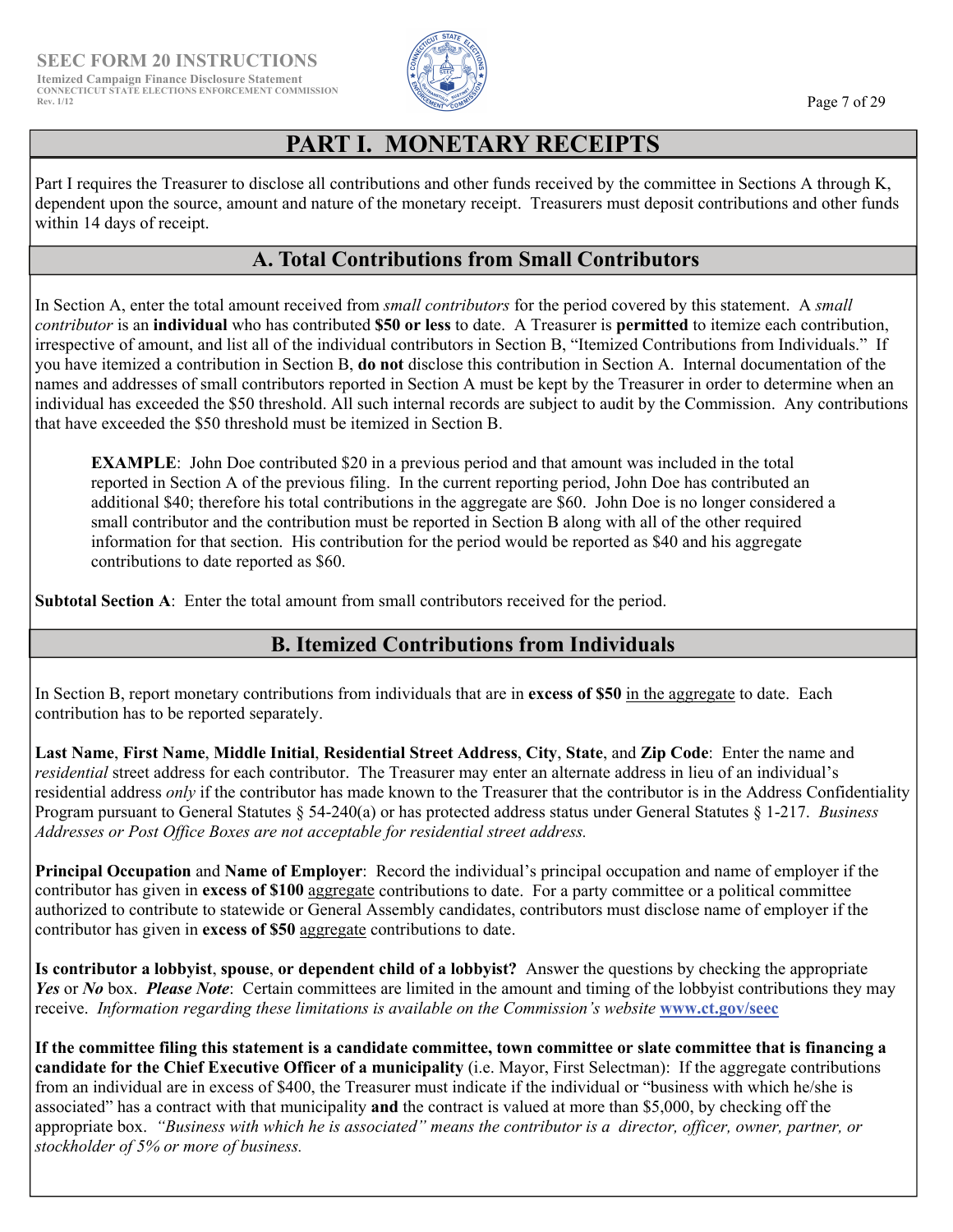

# **B. Itemized Contributions from Individuals** *continued*

**Is this contribution associated with an event listed in Section L1?**: Check the appropriate *Yes* or *No* box. If *Yes*, list the "Event #" as reported in Section L1.

**Is the contributor a principal of a state contractor or prospective state contractor?**:Check the appropriate *Yes* or *No* box. If *Yes*, indicate which branch or branches of government the contract is with. *Applicable only to party committees or political committees authorized to contribute to statewide or General Assembly candidates*. *Please Note*: These committees are prohibited from receiving contributions from principals of state contractors. *Information regarding these prohibitions is available on the Commission's website* **[www.ct.gov/seec](http://www.ct.gov/seec)**

**Amount of Contribution**: Record the amount of the individual contribution.

**Method of Contribution**: Indicate the manner in which the contribution was received: either *Cash*, *Personal Check*, *Credit / Debit Card*, *Payroll Deduction*, or *Money Order*.

**Date Received**: Record the date that the contribution was received by the committee. This date may differ from the date written on the check or the date of deposit.

**Aggregate Contributions**: Add the total of all of the individual's aggregate contributions and record the amount. Aggregate is the total for the calendar year for an ongoing political committee or a party committee *or* the total since the committee's establishment for a candidate, exploratory or durational political committee. When determining the aggregate contribution amount from an individual, the amount of "In-Kind Contributions" entered in Section M must also be included in the total.

**SUBTOTAL Section B – This Page**: Add together each individual contribution reported on page 3 in Section B and record the total.

**TOTAL of additional Section B Pages**: Total and record the amount of all additional Section B pages (if applicable).

**TOTAL OF ALL CONTRIBUTIONS FROM INDIVIDUALS**: Add together all of the amounts reported in Section A and all Section B pages of this filing. Record the amount on this line and on **Line 13**, **Column A** of the Summary Page Totals.

# **C1. Contributions from Other Committees**

In Section C1, report all **monetary** contributions received from other committees during this period. This includes distribution of surplus funds from an ongoing political committee that is terminating. *Please Note*: Distribution of surplus funds received from a candidate committee or durational political committee are reported in Section C2.

**Name of Committee**, **Name of Treasurer**, **Address**, **City**, **State**, and **Zip Code**: Enter the donor committee's full committee name (or acronym if known), address, and name of its Treasurer.

**Is this contribution associated with an event listed in Section L1?**: Check the appropriate *Yes* or *No* box. If *Yes*, list the "Event #" as reported in Section L1.

**Amount of Contribution**: Record the amount of the committee contribution.

**Date Received**: Record the date that the contribution was received by the committee. This date may differ from the date written on the check or the date of deposit.

**Aggregate Contributions**: Add together all of the donor committee's contributions to date and record the amount. When determining the aggregate contribution amount, include the amount of "In-Kind Contributions" entered in Section M in the aggregate total.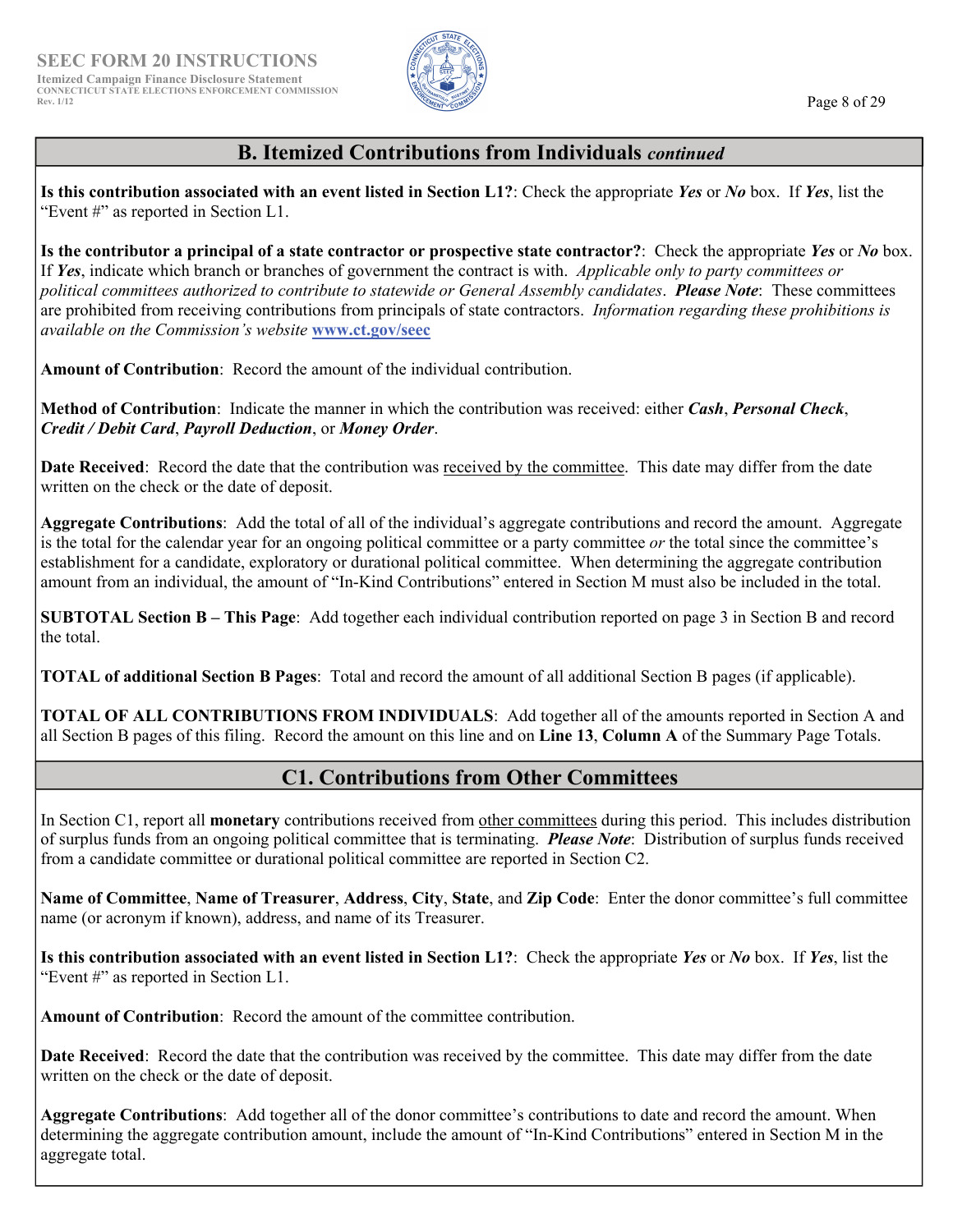

#### **C2. Reimbursements, Payments or Surplus Distributions from other Committees**

In Section C2, report monetary receipts from other committees that are **NOT** contributions during this period. These are generally reimbursements from other committees for joint expenditures. For party committees and political committees, use this section for receipt of surplus distribution from a terminating candidate committee, exploratory committee or durational political committee. *Please Note*: Monies received from an ongoing political committee that is terminating are considered contributions and must be entered in Section C1 "Contributions from Other Committees."

Examples of joint expenditures include: A candidate committee's reimbursement of another candidate committee for its *pro rata* share of the expense associated with operating a joint headquarters, purchasing joint advertising or a candidate committee's payment for the use of a party committee's bulk mail permit.

**Name of Committee**, **Name of Treasurer**, **Address**, **City**, **State**, and **Zip Code**: Enter the other committee's full name (or acronym if known) and address, and the name of its Treasurer.

**Date Received**: Record the date that the funds were received by the committee. This date may differ from the date written on the check or the date of deposit.

**Payment Type**: Indicate the purpose for which the funds were received either *Reimbursement for shared expense*, *Payment for goods and services* or *Surplus Distribution*.

**Amount of Receipt**: Record the amount of the reimbursement, payment, or surplus distribution.

**SUBTOTAL Section C – This Page**: Add together the amount of each monetary receipt reported on page 4 in Section C1 and C2 and record the total.

**TOTAL of additional Section C Pages**: Total and record the amount of all additional Section C pages (if applicable).

**TOTAL OF ALL COMMITTEE CONTRIBUTIONS AND RECEIPTS**: Add together all of the amounts reported in all Section C pages of this filing. Record the amount on this line and on **Line 14**, **Column A** of the Summary Page Totals.

### **D. Loans Received this Period**

In Section D, report separately each loan received during this period. Proper documentation and internal recordkeeping is critical when receiving loans from any source. All loans should be documented in a manner that expresses the terms of the loan (i.e. loan term, interest, payment amounts, etc.). A loan from an individual or another committee is considered a contribution until the loan is repaid and the amount of the loan must be within the permissible limits for the contributor. A loan from a bank is **NOT** a contribution, provided it is made in the ordinary course of business. A candidate may loan any amount of personal funds to his own candidate committee.

**Name of Lender**, **Street Address**, **City**, **State**, and **Zip Code**: Enter the name and address of the lender of the loan.

**Source of Loan**: Check the appropriate box for the source of the loan: *Bank*, *Candidate*, *Individual*, or *Other Committee*.

**Date of Receipt**: Record the date that the loan was received by the committee. This date may differ from the date written on the check or the date of deposit.

**Is there a Cosigner or Guarantor of this loan?**: Check the appropriate *Yes* or *No* box.

**Name of Cosigner/Guarantor**, **Street Address**, **City**, **State**, and **Zip Code**: If applicable, enter the name and the address of the Cosigner/Guarantor.

**Amount Received**: Record the amount of the loan.

**TOTAL SECTION D**: Add together each individual loan reported in Section D of this filing and record the total on this line and on **Line 25a**, **Column A** of the Summary Page Totals. This total must also be reported on **page 7** on the line "Total Loans Received this Period" (Section D).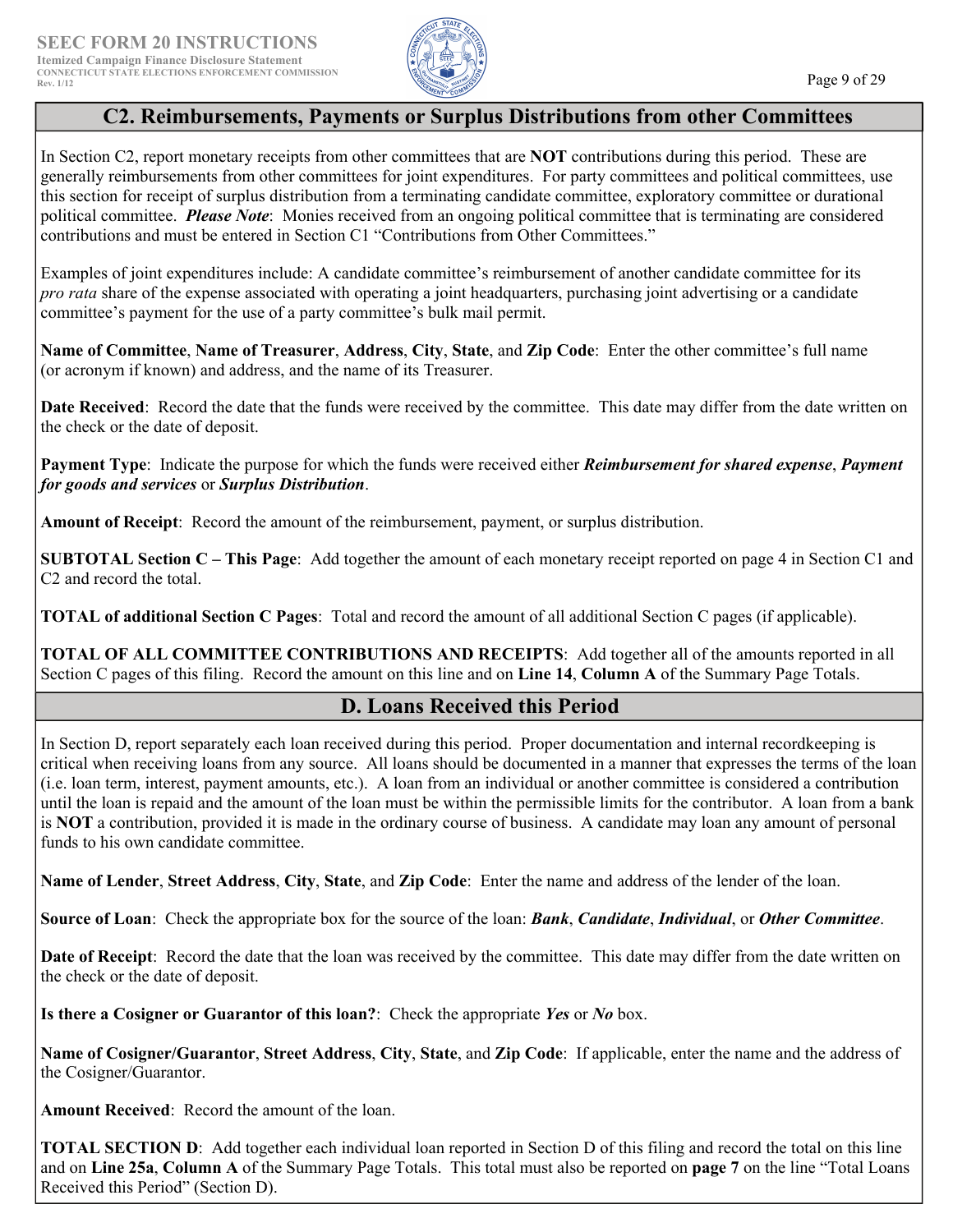

# **D. Loans Received this Period** *continued*

If a candidate forgives a loan which he or she made to his/her own candidate committee, proper reconciliation must be made as follows:

- 1. On line 25d of the Summary Page Totals, reflect the amount of the outstanding loans once the candidate has forgiven his portion; if the candidate is the only lender to the committee, this balance would be zero.
- 2. In Section Q, "Campaign Expenses Paid by Candidate," report the candidate's name as payee and the amount which is going to be forgiven and the date the loan was forgiven as the date of payment. Also record in the description field "loan forgiven" and the date the original loan was made.

# **E. Receipts from Entities other than Individuals or Other Committees**

Section E is applicable to Referendum Committees **ONLY**. Such committees may accept contributions from business entities, labor unions, and other organizations and associations, within certain limits prescribed in General Statutes § 9-620. Contributions to a referendum committee received from **individuals** or other registered **committees** in the State of Connecticut are to be reported in either Section B, C1 or C2, as appropriate.

**Name of Entity**, **Street Address**, **City**, **State**, and **Zip Code**: Enter the donor entity's name and address.

**Date Received**: Record the date that the contribution was received by the committee. This date may differ from the date written on the check or the date of deposit.

**Amount Received**: Record the amount of the receipt.

**Aggregate Contributions**: Add the total of all of the receipts from the same entity to date and enter the amount.

**TOTAL SECTION E**: Add together each receipt from an entity reported in Section E of this filing and record the total on this line and on **page 7** on the line "Total Receipts from Entities other than Individuals or Other Committees" (Section E).

# **F. Amount Transferred from Affiliated Business Treasury**

Section F is applicable to political committees established by a business entity **ONLY**. In general, a business entity is prohibited from making contributions to any committee [*See* General Statutes § 9-613(a)] but it may make reasonable and necessary transfers of funds to its affiliated committee to defray the administrative costs of operating the committee or the costs for soliciting contributions for the committee. A transfer for a fundraiser is "reasonable and necessary" if the aggregate of that transfer plus any other payments made by the business entity in connection with the event does not exceed one-third of the total contributions received by the committee in connection with the fundraiser.

**Date of Receipt**: Record the date that the funds were received by the committee. This date may differ from the date written on the check or the date of deposit.

**Is this contribution associated with an event listed in Section L1?**: Check the appropriate *Yes* or *No* box. If *Yes*, list the "Event  $\sharp$ " as listed in Section L1. By identifying the event associated with the transfer of funds to the committee, the committee will be able to ensure that the transfer does not exceed one-third of the contributions received by the committee at that event.

**Amount**: Record the amount of the transfer.

**TOTAL SECTION F**: Add together each transfer from an affiliated business entity reported in Section F of this filing and record the total on this line and on **page 7** on the line "Total Amount Transferred from Affiliated Business Treasury" (Section F).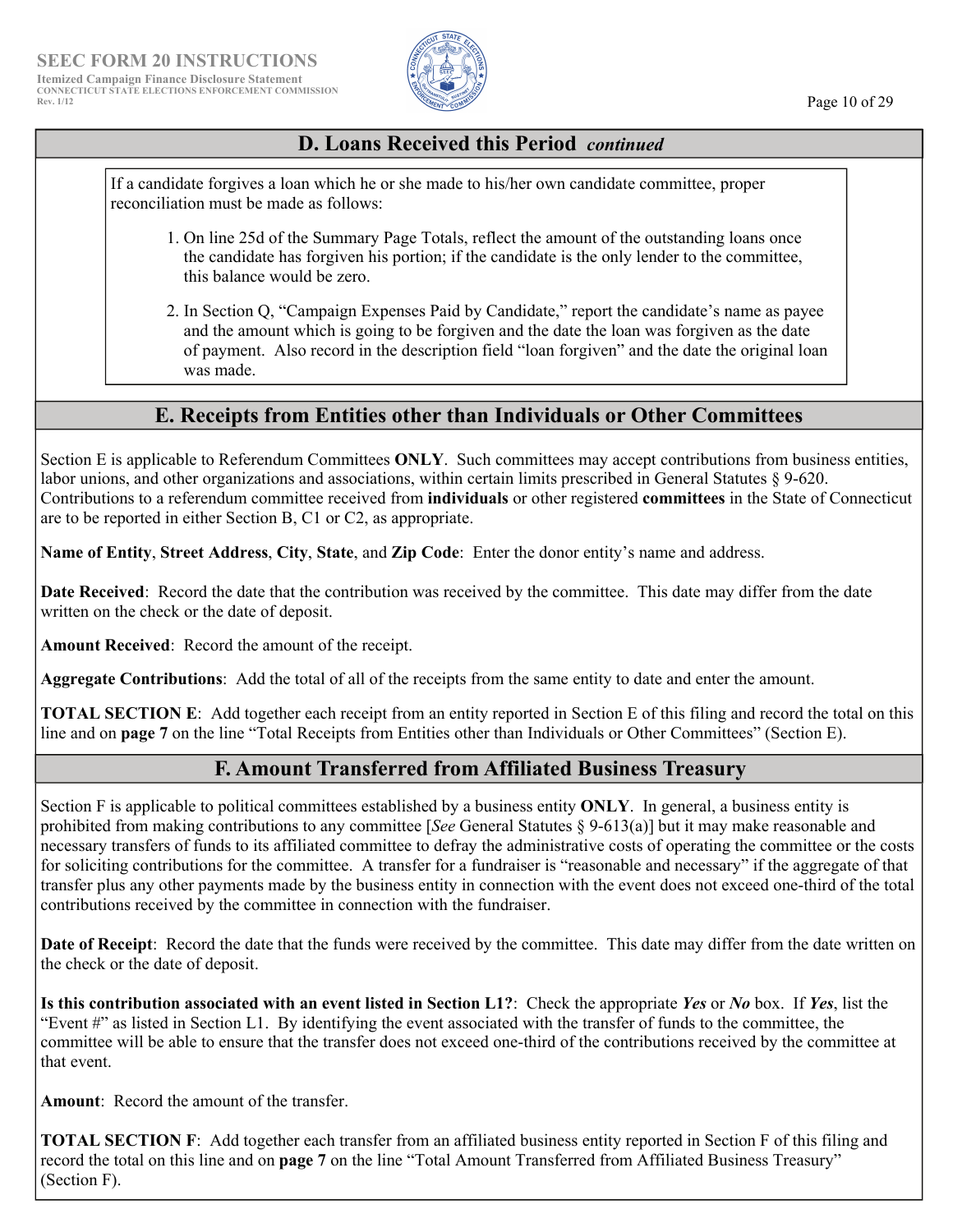

# **G. Amount Transferred from Affiliated Labor Union or Other Organization Treasury**

Section G is only applicable to political committees established by a labor union or dues receiving professional association. If at the time of registration, a political committee established by a labor union or other organization indicates that the committee will be funded exclusively by the labor union/organization's treasury, such transfers may be made directly to the committee and are reported here. If the political committee indicates that it will be funded exclusively by voluntary contributions from its members, these contributions are reported in Section B "Itemized Contributions from Individuals."

**Date of Receipt**: Record the date that the funds were received by the committee. This date may differ from the date written on the check or the date of deposit.

**Amount**: Record the amount of the transfer.

**TOTAL SECTION G**: Add together each transfer from an affiliated labor union or other organization treasury reported in Section G of this filing and record the total on this line and on **page 7** on the line "Total Amount Transferred from Affiliated Labor Union or Other Organization Treasury" (Section G).

# **H. Personal Funds of the Candidate Received this Period**

Section H is applicable to Candidate Committees **ONLY**. In Section H, report a candidate's donation of his or her personal funds into the committee's account **without** the expectation of repayment. The donation of funds with the expectation of repayment is a loan from the candidate and must be reported in Section D "Loans Received this Period."

**Date of Receipt**: Record the date that the transaction was received by the committee. This date may differ from the date written on the check or the date of deposit.

**Method of Payment**: Check the appropriate box indicating the way in which the transaction was received, either *Cash*, *Personal Check*, or *Credit /Debit Card*.

**Amount**: Record the amount of the receipt.

**TOTAL SECTION H**: Add together each receipt of personal funds from the candidate reported in Section H of this filing and record the total on this line and on **page 7** on the line "Total Amount of Personal Funds of the Candidate Received this Period" (Section H).

### **I. Anonymous Contributions**

Per Public Act 11-48, Anonymous Contributions may no longer be deposited in *any*  amount. If a committee receives an anonymous contribution, the campaign treasurer shall immediately remit the contribution to the State Elections Enforcement Commission for deposit in the General Fund.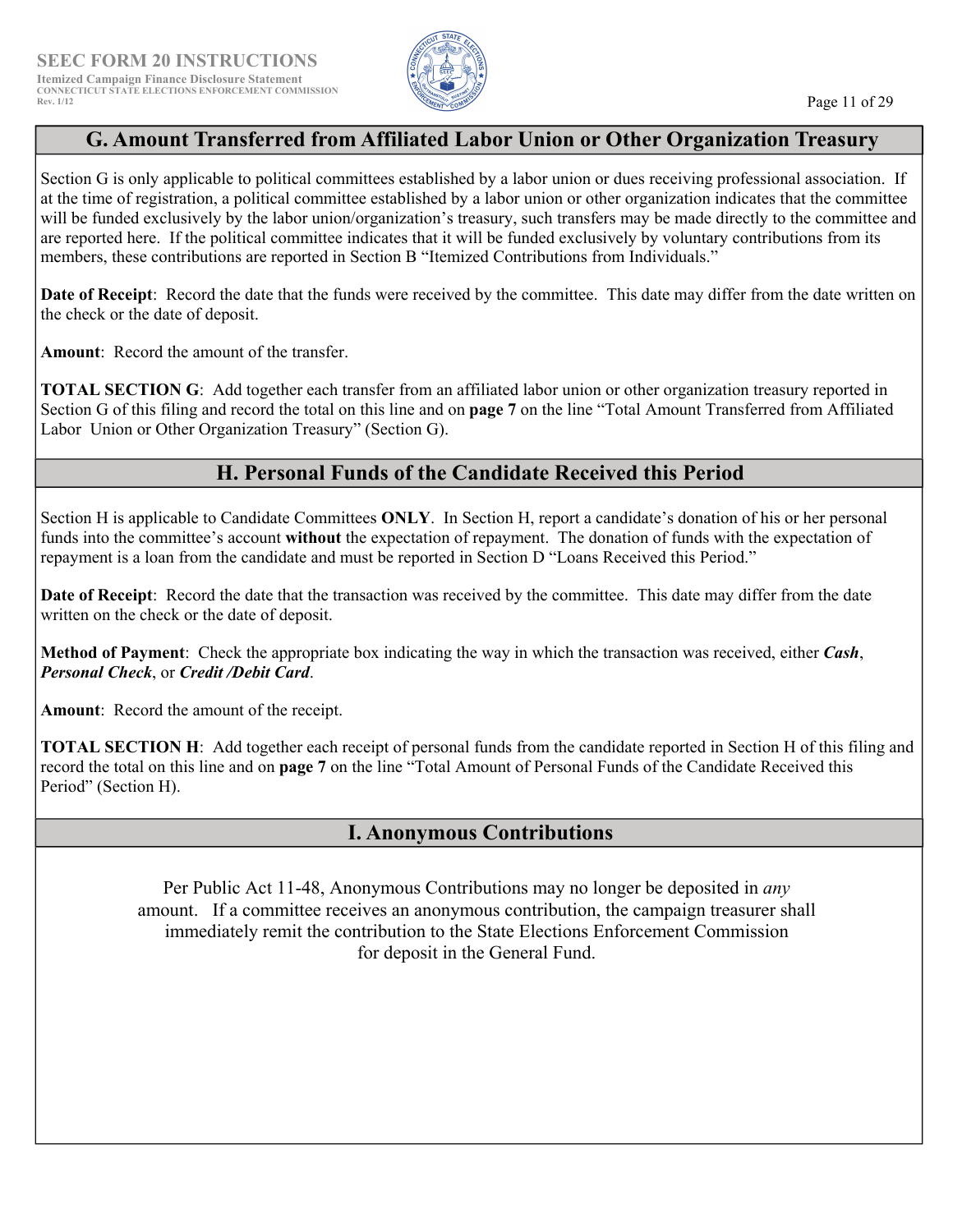

# **J. Interest from Deposits in Authorized Accounts**

In Section J, record all interest earned on any committee account during this reporting period.

**Name of Institution**, **Street Address**, **City**, **State**, and **Zip Code**: Enter the banking institution's name and address.

**Date Received**: Record the date that the interest was credited to the committee's account.

**Amount**: Record the amount of the interest credited to the committee's account.

**TOTAL SECTION J**: Add together the interest earned reported in Section J of this filing and record the total on this line and on **page 7** on the line "Total Amount of Interest from Deposits in Authorized Accounts" (Section J).

#### **K. Miscellaneous Monetary Receipts not Considered Contributions**

In Section K, record miscellaneous monetary receipts **NOT** considered contributions. Examples include rebates, credits, and refunds.

**Name**, **Street Address**, **City**, **State**, and **Zip Code**: Enter the donor's name and address.

**Date of Transaction**: Record the date that the funds were received by the committee.

**Description**: Describe the reason for the monetary receipt. **EXAMPLE**: Refund of security deposit from banquet hall.

**Amount Received**: Record the amount of the receipt.

**TOTAL SECTION K**: Add together each miscellaneous monetary receipt reported in Section K of this filing and record the total on this line and on **page 7** on the line "Total Miscellaneous Monetary Receipts not Considered Contributions" (Section K).

# **SUMMARY OF OTHER MONETARY RECEIPTS**

**Total of Other Monetary Receipts**:Add the subtotals of Sections D through K of this filing and record the total. Enter this total on **Line 15**, **Column A** of the Summary Page Totals.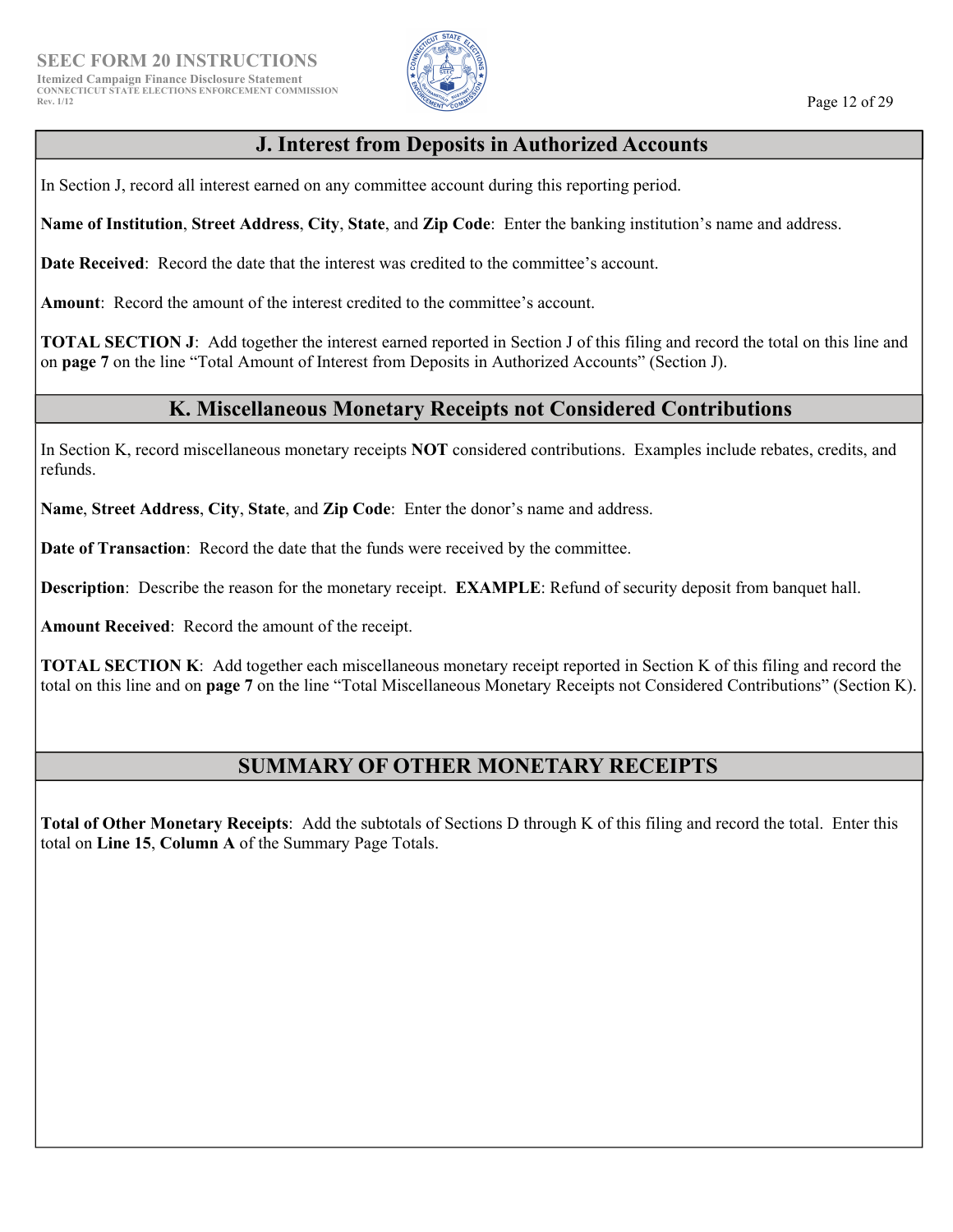

# **PART II. FUNDRAISING EVENT ACTIVITY**

Part II requires the Treasurer to disclose information concerning the types of events conducted by the committee to raise funds or to promote the committee.

# **L1. Fundraiser Event Information**

Assign a unique event number in the box marked "Fundraising Event #" for each fundraising event by entering the date in which the fundraiser was held (mmddyy) together with a letter, in alphabetical order (A—Z) at the end of the number listed, to identify the order in which the events were held. If there is only one event held on a single day, the letter assigned will be "A."

> **EXAMPLE**: If two fundraisers were held on the same day, March 8, 2012, the following would be reported on the form: 1st fundraiser Event # 030812A

> > 2nd fundraiser Event # 030812B

The purpose of assigning this unique number is to link the committee's receipts and expenditures associated with this particular event.

For each fundraising event, enter the date the event was held, or is to be held, as well as the description of the event (i.e. cocktail party, tag sale, etc.). In addition, list the actual location of the event including the street address, city and state.

*Subpart 1:* **ALL COMMITTEES**: Check the appropriate "*Yes*" or "**No**" box. If the event was held at an individual's personal residence, check off the "*Yes*" box, and proceed to Section L4 to complete the itemization required for "In-Kind Donations not Considered Contributions." If the event includes items donated by a business entity with a value of up to \$100 or by an individual with a value of up to \$100, check off the "*Yes*" box, and proceed to Section L4 to complete the itemization required for "In-Kind Donations not Considered Contributions." S*ee Section L4 for detailed instructions*.

If the fundraiser was a tag sale, auction, or sale of donated items, check off the "*Yes*" box, and enter the total receipts from the sale of donated items. The receipts are NOT contributions provided the total purchase of all items by one individual does not exceed \$100 per event. However, if an individual purchases an aggregate amount at a particular event in excess of \$100, the entire amount *is* a contribution and is reported as a contribution in Section B. *Please Note: These receipts are no longer required to be itemized—See Public Act 11-48* 

> **EXAMPLE**: John Doe purchases a CD player at the tag sale for \$40. This transaction is reported in Section L1 Subpart 1 along with other purchases that are \$100 or less. If however, John Doe also purchases a table for \$65 at the same tag sale, his aggregate purchases are now \$105 and the entire amount (\$105) is reported in Section B as an itemized contribution along with a reference to the event number assigned in Section L1.

*Subpart 2:* **TOWN COMMITTEES AND MUNICIPAL CANDIDATE COMMITTEES ONLY**: If there were purchases of advertising space in a program book, check off the "*Yes*" box, and proceed to Section L3 to complete the itemization required for "Purchases of Advertising Space in a Program Book or on a Fundraiser Sign." *See Section L3 for detailed instructions*.

*Subpart 3:* **TOWN COMMITTEES ONLY**: Enter the total receipts from the sales of food or beverage at a fair or similar mass gathering (i.e. county fair, apple festival, etc.) held within the state, that are not considered contributions to the committee. The sale of food and beverage at these venues to one individual which is \$50 or less is *NOT* a contribution to the committee, and may be added together with all such proceeds from the event and reported as "Total Receipts from Small Purchases" in this section. If the sale to one individual, however, is in excess of \$50, then the entire purchase is deemed a contribution and is reportable in Section B, "Itemized Contributions from Individuals."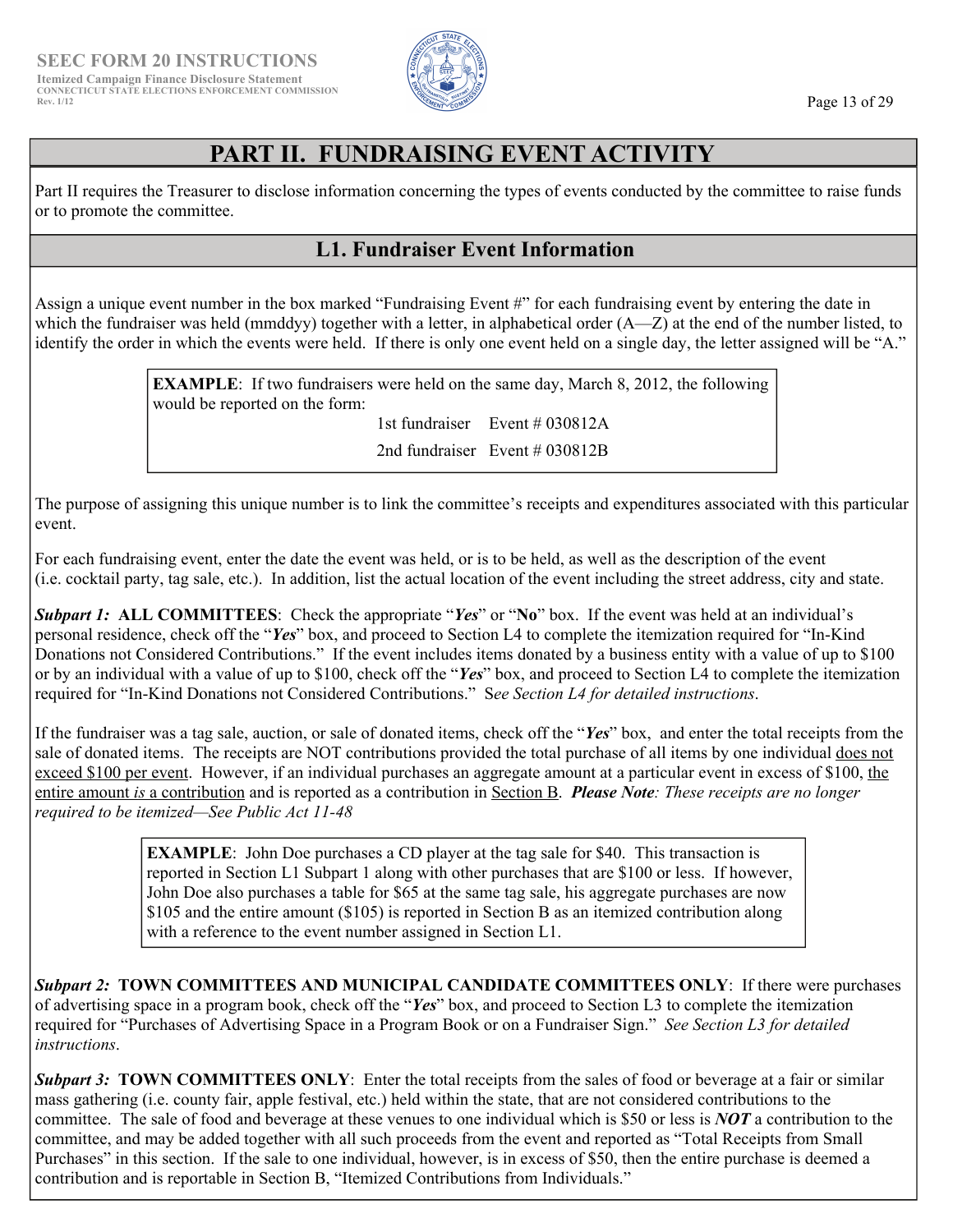

# **L1. Fundraiser Event Information** *continued*

**SUBTOTAL Section L1—Subpart 1 Total Receipts from Sale of Donated Items – This Page**: Add together the total receipts from small purchases in Section L1, Subpart 1 for each event reported on page 8 and record the total. *All Committees*.

**SUBTOTAL Section L1—Subpart 3 Total Receipts from Food Purchases – This Page**: Add together the total receipts from food purchases in Section L1, Subpart 3 for each event reported on page 8 and record the total. *Town Committees ONLY*.

**TOTAL of additional Section L1 Pages**: Total and record the amount of all additional Section L1 pages (if applicable).

**TOTAL OF ALL RECEIPTS FROM SMALL PURCHASES**: Add together all of the amounts reported in all Section L1 pages of this filing. Record the amount on this line and on **Line 16a**, **Column A** of the Summary Page Totals.

### **L2. Proceeds from Tag Sale, Auction, or Other Sale of Donated Items**

Per Public Act 11-48, effective January 1, 2012 committees are no longer required to itemize small individual purchases from a committee tag sale, auction, or sale of donated items. *See new reporting requirements in Section L1 Subpart 4.* 

### **L3. Purchases of Advertising in a Program Book or on a Fundraiser Sign**

Section L3 is applicable to **Town Committees** and **Municipal Candidates ONLY**. The amounts reported in this section are NOT contributions provided the total purchase price of advertising space in a program book or on a fundraiser sign **does not exceed \$250** for a business entity or **\$50** if the purchaser is an individual, another committee or any other entity (e.g. sole proprietorship or labor union). The \$250/\$50 exemption applies to aggregate purchases of advertisements in program books or signs at fundraisers from the same town committee in a calendar year or from the same candidate committee in an election cycle.

**Name of Purchaser**, **Street Address**, **City**, **State**, and **Zip Code**: Enter the purchaser's name and address. The Treasurer may enter an alternate address in lieu of an individual's residential address *only* if the contributor has made known to the Treasurer that the contributor is in the Address Confidentiality Program pursuant to General Statutes  $\S$  54-240(a) or has protected address status under General Statutes § 1-217. *Business Addresses or Post Office Boxes are not acceptable for residential street address.* 

**Purchase Made By**: Check the appropriate box to indicate the source of the purchase, either *Business Entity*, *Individual*, or *Sole Proprietorship*. "**Business entity**" includes the following...Stock corporations, banks, insurance companies, business associations...partnerships, joint ventures, private foundations...trusts or estates...corporations… "**Sole proprietorship**" includes sole proprietorships and solely owned professional corporations.

**Date Received**: Record the date that the payment for the Ad Book was received by the committee

**Event #:** Use the unique "Event #" originally reported in Section L1.

**Aggregate Purchases for All Events**: Add up the total of all advertising purchases made by the same purchaser, including this purchase, during the calendar year for town committees or during the election cycle for municipal candidates, and record the total amount.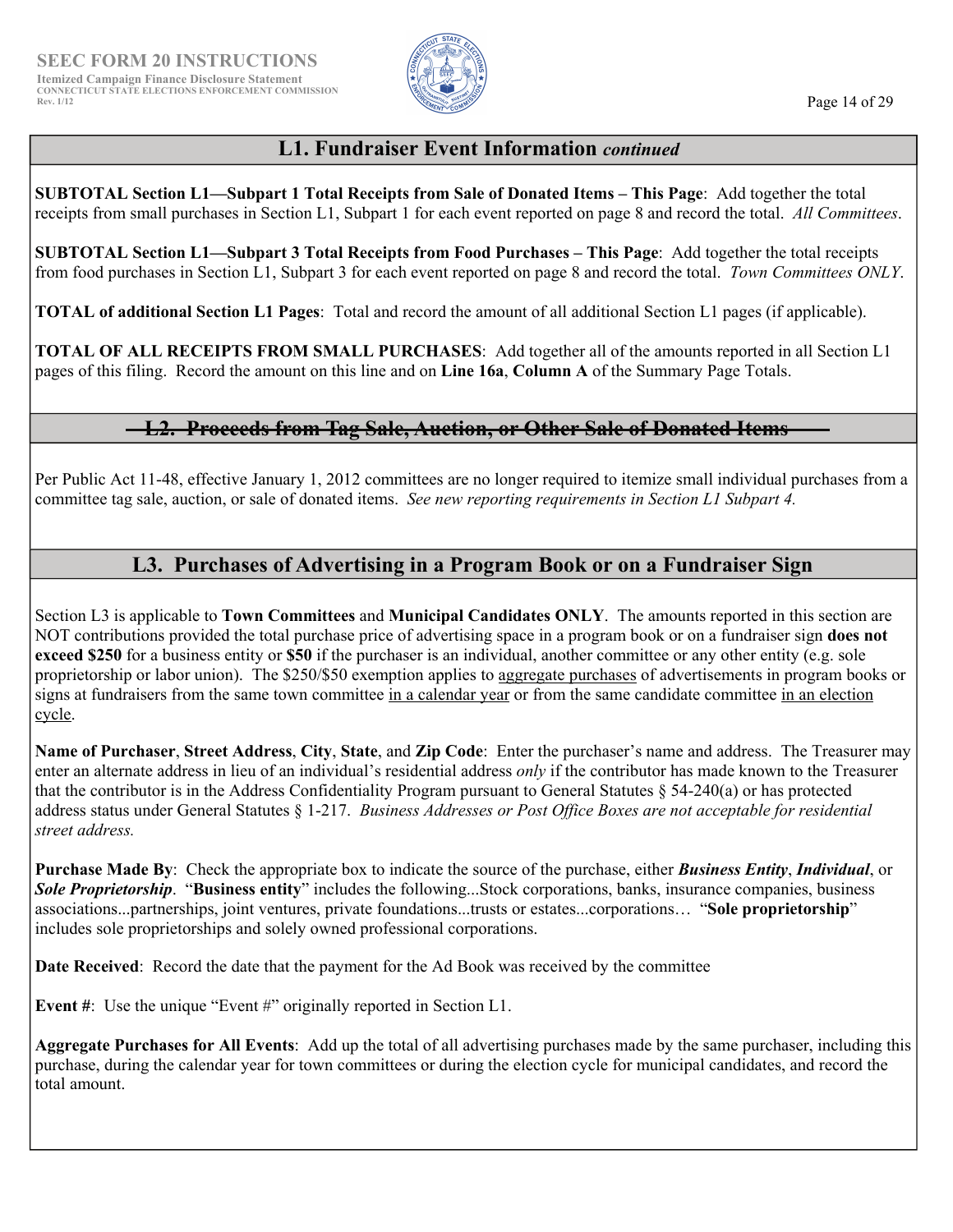

### **L3. Purchases of Advertising in a Program Book or on a Fundraiser Sign** *continued*

**Amount of Program Ad Purchase —** *Municipal Candidate and Town Committees ONLY*: Record the amount of the purchase of advertising in a program book for this event.

**Amount of Sign Purchase —** *Town Committees ONLY*: Record the amount of the purchase of advertising on a fundraiser sign for this event.

**SUBTOTAL Section L3—Total Purchases of Advertising in Program Book – This Page**: Add together the total purchases of advertising in a program book in Section L3 for each event reported on page 9 and record the total. *Municipal Candidate and Town Committees ONLY*.

**SUBTOTAL Section L3—Total Purchases of Advertising on a Sign – This Page**: Add together the total purchases of advertising on a fundraiser sign in Section L3 for each event reported on page 9 and record the total. *Town Committees ONLY*.

**TOTAL of additional Section L3 Pages**: Total and record the amount of all additional Section L3 pages (if applicable).

**TOTAL OF ALL PURCHASES OF ADVERTISING IN A PROGRAM BOOK OR ON A SIGN**: Add together all of the amounts reported in all Section L3 pages of this filing. Record the amount on this line and on **Line 16c**, **Column A** of the Summary Page Totals.

### **L4. In-Kind Donations Not Considered Contributions**

In Section L4, report the donation of items to a committee for an event that are NOT considered contributions. These include: personal property (value up to **\$100** donated by an individual, sole proprietorship or solely owned professional corporation); goods or services donated by a business entity (value up to **\$200** donated by a business in the business of selling those items, i.e. a florist can donate a flower arrangement); the cost of invitations, food or beverages voluntarily provided by an individual hosting a fundraising event at the individual's residence or community room at the residence, provided the value is not in excess of \$400 with respect to an individual resident (or \$800 with respect to two or more individuals hosting an event at a host's residence) for a committee. Each item should be reported separately, unless the donor gives multiple of the same item (i.e. 25 books). Note that, as to the house party exemption, an individual is limited to \$800 in total expenses for a committee during the calendar year or election cycle.

**Name of Donor**, **Street Address**, **City**, **State**, and **Zip Code**: Enter the donor's name and address. The Treasurer may enter an alternate address in lieu of an individual's residential address *only* if the contributor has made known to the Treasurer that the contributor is in the Address Confidentiality Program pursuant to General Statutes § 54-240(a) or has protected address status under General Statutes § 1-217. *Business Addresses or Post Office Boxes are not acceptable for residential street address.* 

**Donation Given By**: Indicate the source of the donation, either *Business Entity*, *Individual*, or *Sole Proprietorship*. "**Business entity**" includes the following...Stock corporations, banks, insurance companies, business associations… partnerships, joint ventures, private foundations...trusts or estates...corporations… "**Sole proprietorship**" includes sole proprietorships and solely owned professional corporations.

**Description of Donation**: Provide a brief description of the item(s) donated. Each item should be reported separately, unless the donor gives multiple of the same item (i.e. 25 books).

**Fair Market Value of Donation**: Record the fair market value of the donated item(s).

**Date Received**: Record the date that the committee received the item(s).

**Event #:** Use the unique "Event #" originally reported in Section L1.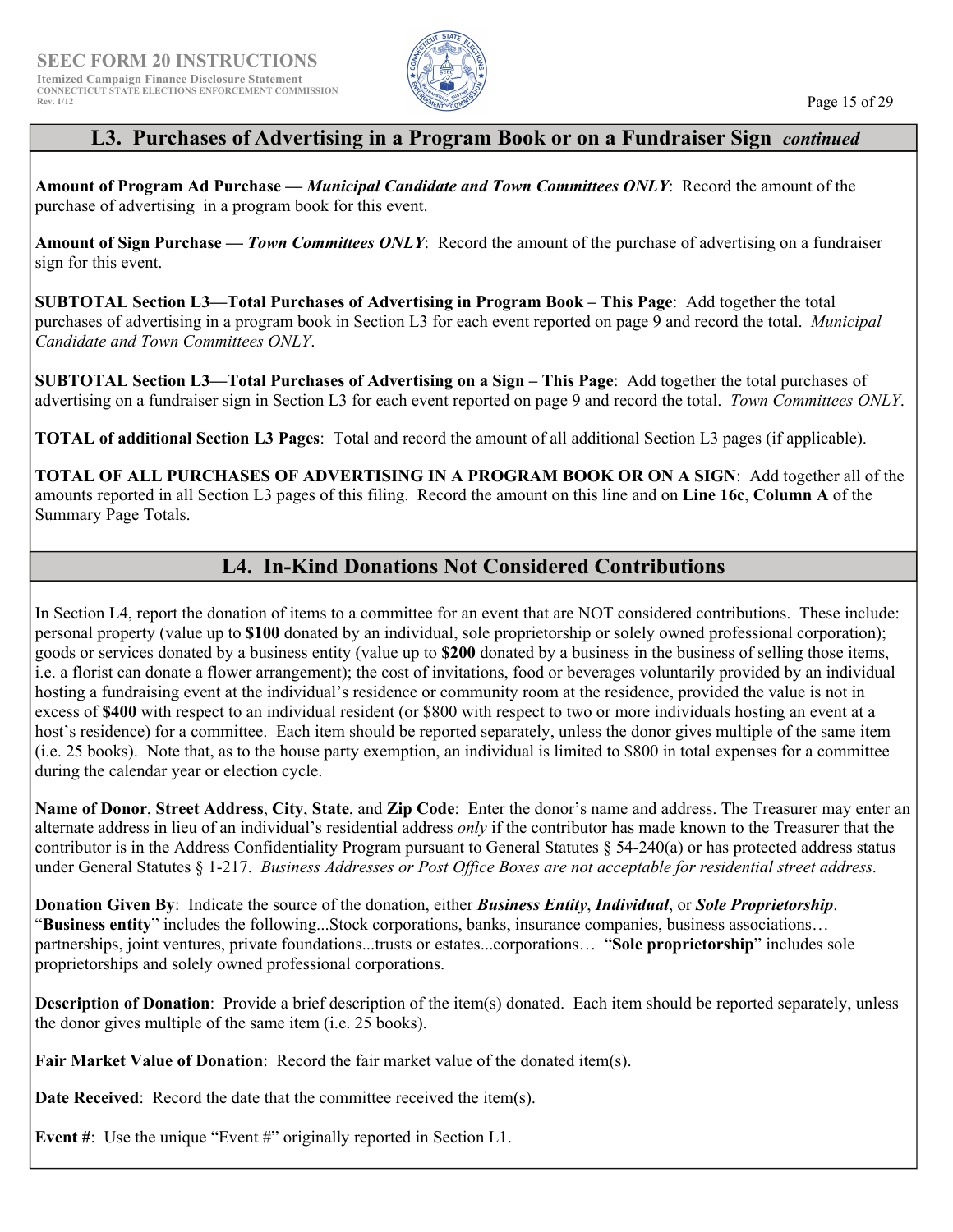

# **L4. In-Kind Donations Not Considered Contributions** *continued*

**Aggregate Value for this Event**: Add up the total of all of the individual's or business' donations for this event and record the amount.

**SUBTOTAL Section L4 – This Page**: Add the amount of each individual item donated reported on page 10 in Section L4 and record the amount.

**TOTAL of additional Section L4 Pages**: Total and record the amount of all additional Section L4 pages (if applicable).

**TOTAL OF ALL IN-KIND DONATIONS NOT CONSIDERED CONTRIBUTIONS**: Add together all of the amounts reported in all Section L4 pages of this filing. Record the amount on this line and on **Line 21**, **Column A** of the Summary Page Totals.

# **PART III. NON-MONETARY RECEIPTS**

In Part III the Treasurer is required to disclose In-Kind Contributions and refundable deposits to the telephone company.

# **M. In-Kind Contributions**

In Section M, list separately each In-Kind Contribution received by the committee during the period covered by this statement. In-Kind Contributions include the provision of goods, services, or other items at no charge or at less than fair market value, to the committee. Volunteer services by individuals are not considered In-Kind Contributions.

The contribution limits and restrictions which apply to a particular contributor apply to the combination of monetary *and* non-monetary contributions. In-Kind Contributions made by the same contributor must be aggregated together to determine if the contribution limit has been exceeded.

**EXAMPLE**: John Doe's contribution limit to a party committee is \$1,000. If John Doe contributes \$200 worth of stationery to the committee (an In-Kind Contribution), he may only make an additional \$800 contribution to the committee during the calendar year, whether in the form of a monetary contribution or contribution In-Kind, or any combination thereof.

**Name**, **Street Address**, **City**, **State**, and **Zip Code**: Enter the contributor's name and address. The Treasurer may enter an alternate address in lieu of an individual's residential address *only* if the individual contributor has made known to the Treasurer that the contributor is in the Address Confidentiality Program pursuant to General Statutes § 54-240(a) or has protected address status under General Statutes § 1-217. *Business Addresses or Post Office Boxes are not acceptable for residential street address.* 

**Date Received**: Record the date that the In-Kind Contribution was received by the committee.

**Type of Contributor**: Check the appropriate box for the source of the In-Kind Contribution, either *Committee*, *Individual / Sole Proprietorship*, or *Other*. Only referendum committees may accept an In-Kind Contribution from an entity other than an individual / sole proprietorship or committee. "**Sole proprietorship**" includes sole proprietorships and solely owned professional corporations. "**Other**" includes business entities, labor organizations and other preexisting organizations and associations.

**Is the contributor a principal of a state contractor or prospective state contractor?**:Check the appropriate *Yes* or *No* box. If *Yes*, indicate which branch or branches of government the contract is with. *Applicable only to party committees or political committees authorized to contribute to statewide or General Assembly candidates*. *Please Note*: These committees are prohibited from receiving contributions from principals of state contractors. *Information regarding these prohibitions is available on the Commission's website* **[www.ct.gov/seec](http://www.ct.gov/seec)**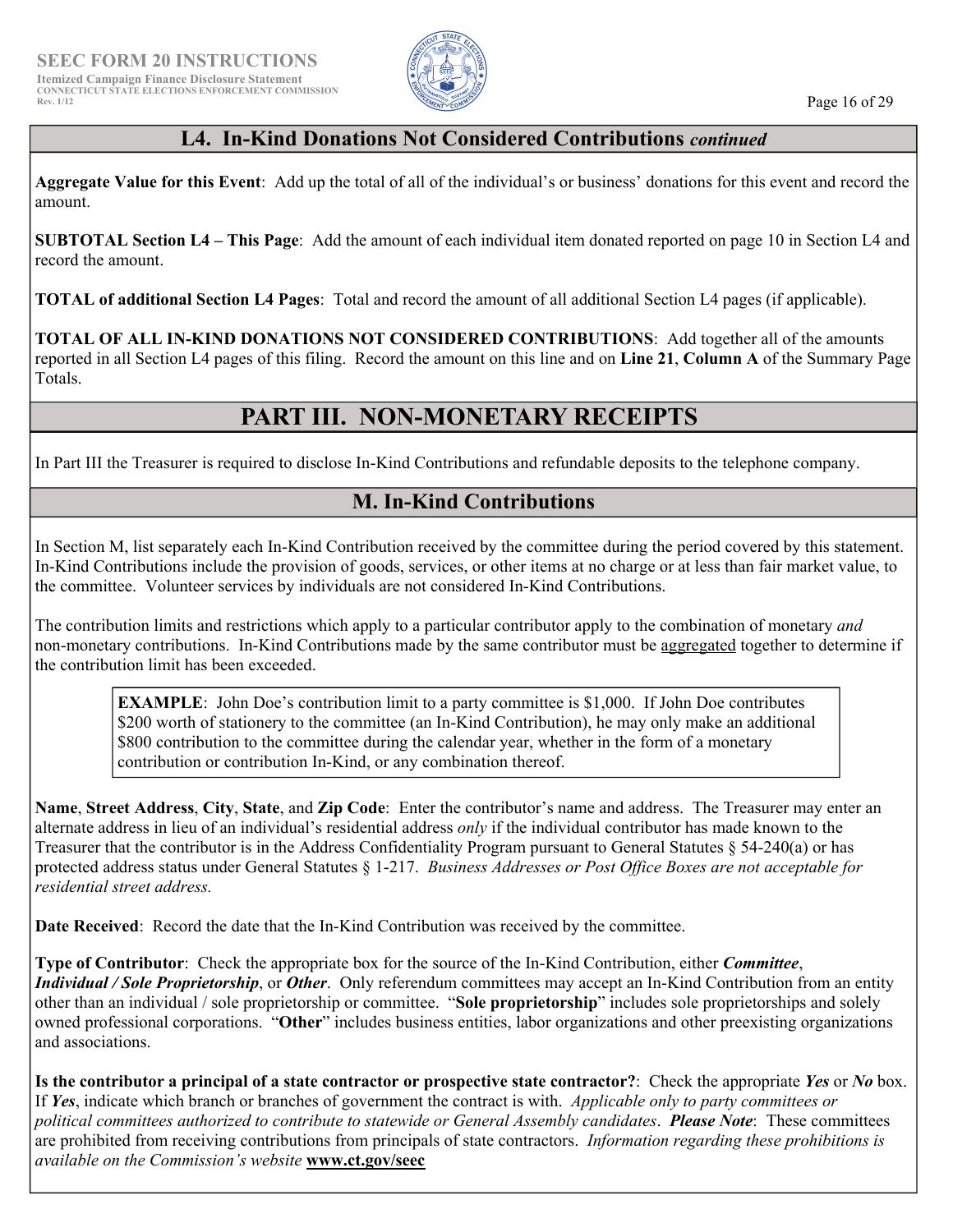

### **M. In-Kind Contributions** *continued*

**Fair Market Value of this Contribution**: Record the fair market value of the donated item.

**Is contributor a lobbyist**, **spouse**, **or dependent child of a lobbyist?** Answer the questions by checking the appropriate *Yes* or *No* box. *Please Note*: Certain committees are limited in the amount and timing of the lobbyist contributions they may receive. *Information regarding these limitations is available on the Commission's website* **[www.ct.gov/seec](http://www.ct.gov/seec)**

**If the committee filing this statement is a candidate committee for the Chief Executive Officer of a municipality** (i.e. Mayor, First Selectman): If the aggregate contributions from an individual are in excess of \$400, the Treasurer must indicate if the individual or "business with which he/she is associated" has a contract with that municipality **and** the contract is valued at more than \$5,000, by checking off the appropriate box. *"Business with which he is associated" means the contributor is a director, officer, owner, limited or general partner, or stockholder of 5% or more of business.* 

**Is this contribution associated with an event listed in Section L1?**: Check the appropriate *Yes* or *No* box. If *Yes*, list the "Event #" as reported in Section L1.

**Description of In-Kind Contribution**: Provide a brief description of the In-Kind Contribution.

**Aggregate Contributions**: Add up the total of all contributions to date and record the amount. When determining the aggregate contribution amount for an individual, the total of the individual's *monetary* contributions as reported in Sections A and B must *also* be included in this total. When determining the aggregate contribution amount from a committee, the total of the committee's *monetary* contributions as reported in Section C must *also* be included in this total.

**SUBTOTAL Section M – This Page**: Add together each In-Kind Contribution reported on page 11 in Section M and record the total.

**TOTAL of additional Section M Pages**: Total and record the amount of all additional Section M pages (if applicable).

**TOTAL OF ALL IN-KIND CONTRIBUTIONS**: Add together all of the amounts reported in all Section M pages of this filing. Record the amount on this line and on **Line 22**, **Column A** of the Summary Page Totals.

# **N. Refundable Deposit to Telephone Company**

Section N refers only to a refundable deposit by an individual from personal funds to benefit the committee, *not deposits made by the committee*. If the committee made the deposit to the Telephone Company, it is reported in Section P as an expense of the committee and the refund of the deposit is reported in Section K "Miscellaneous Monetary Receipts not Considered Contributions."

If the deposit is non-refundable to the individual, it is an In-Kind Contribution and must be reported in Section M.

**Last Name**, **First Name**, **Middle Initial**, **Residential Street Address**, **City**, **State**, and **Zip Code**: Enter the name and address of the individual who made the deposit from personal funds.

**Name of Telephone Company**, **Street Address**, **City**, **State**, and **Zip Code**: Enter the name and address of the telephone company to which the refundable deposit was paid.

**Date Deposit Made**: Record the date that the deposit was made using the individual's personal funds.

**Amount of Deposit**: Record the amount of the deposit.

**TOTAL SECTION N**: Record the total amount for Section N of this filing on this line and on **Line 23**, **Column A** of the Summary Page Totals.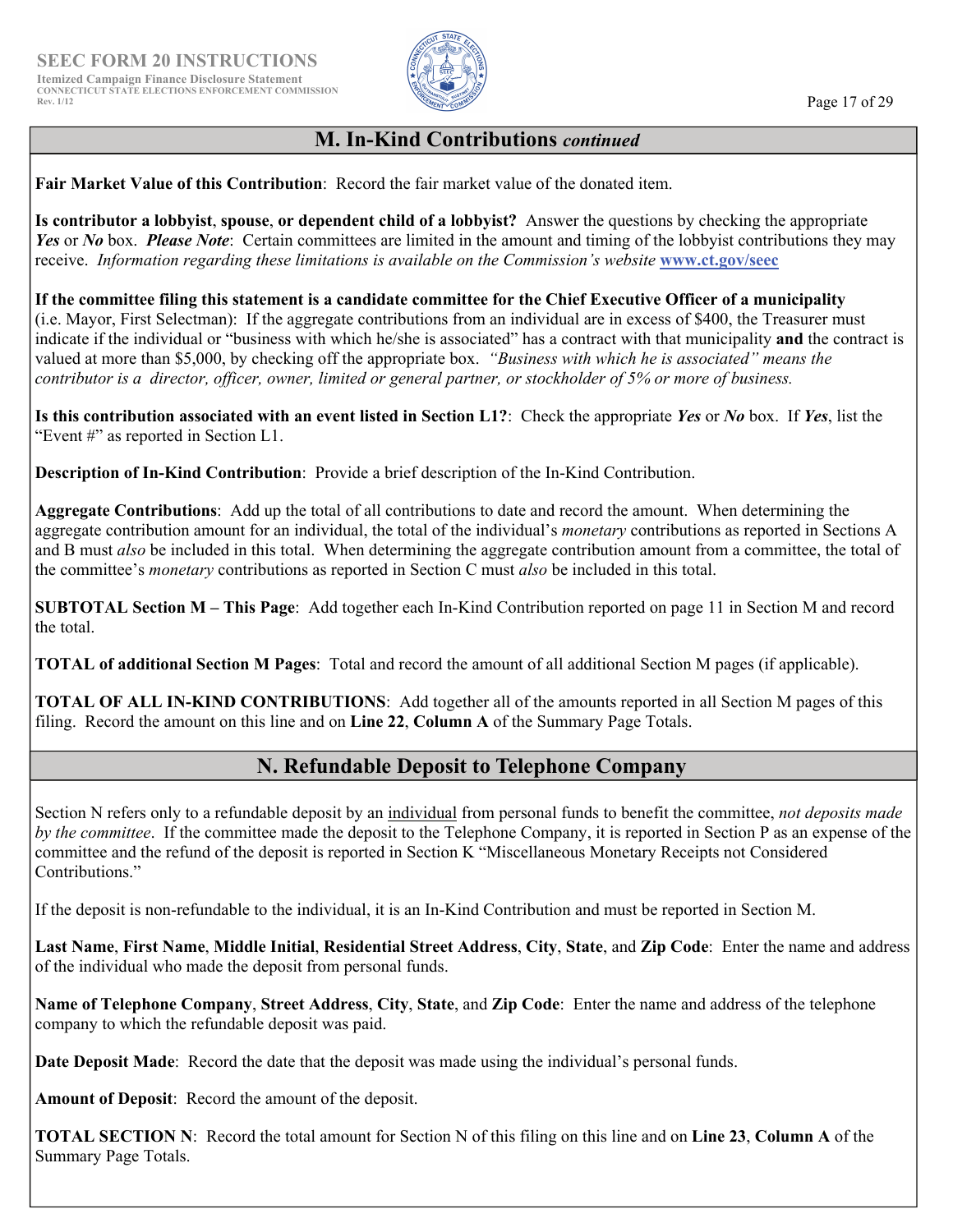

# **O. Non-Monetary Receipts of Organization Expenditures Made by Legislative Leadership, Legislative Caucus and Party Committee —** *OPTIONAL*

In Section O, separately list each organization expenditure received by the committee. An organization expenditure is one made **ONLY** by a legislative leadership, legislative caucus or party committee for the benefit of a candidate or candidate committee. A candidate committee should report the receipt of an organization expenditure at the time the candidate's committee receives notice from the legislative leadership, legislative caucus or party committee that has made the organization expenditure.

*Please Note*: Legislative leadership and legislative caucus committees *may not* make organization expenditures that benefit candidates in a municipal election.

If the reporting committee is **making** an organization expenditure on behalf of another candidate or candidate committee, the expenditure must be reported in Section P "Expenses Paid by Committee" **and** itemized in Section P Addendum." *See Section P for further instructions.* 

**Name of Committee**, **Name of Treasurer**, **Address**, **City**, **State**, and **Zip Code**:Enter the full name, address and Treasurer of the committee making the organization expenditure.

**Date Notice Received**: Record the date that the notice of the expenditure was received from the legislative leadership, legislative caucus or party committee.

**Fair Market Value of Donation**: Record the fair market value of the organization expenditure.

**Aggregate Donations**: Record the aggregate value of all organization expenditures received from the same legislative leadership, legislative caucus or party committee.

**Description of Donation**: Provide a brief description of the organization expenditure received.

**Purpose of Expenditure**: Check the appropriate box labeled **A**, **B**, **C**, **D**, or **E** based on the type of organization expenditure received. There are five types of organization expenditures:

 **A**: **Party Candidate Listing—**includes the preparation, display, mailing, or other distribution of a party candidate listing. A party candidate listing is limited in content and may include the name or names of candidate(s), photographs, the office(s) sought, the office(s) currently held by the candidate(s), as well as the party enrollment of the candidate(s). It may also contain a brief statement concerning the position and philosophies of the candidate(s), as well as a biography and an encouragement to vote for such candidate(s). *Please Note*: Party candidate listings may not contain negative content about a candidate or party, or solicit funds.

 **B**: **Party Building Document—**includes a document in printed or electronic form created and maintained by a legislative leadership, legislative caucus or party committee of the same party as the candidate, consisting of the following: a party platform; a copy of an issue paper; a list of registered voters and voter identification information; and information relating to the requirements of campaign financing.

**C**: **Campaign Event—**includes only campaign events at which a candidate or candidates are present.

 **D**: **Advisory Services—**includes payment for the services of an advisor to provide assistance relating to campaign organization, financing, accounting, strategy, law or media.

 **E**: **Use of Office and Equipment—**includes the use of headquarters, facilities, and equipment by the candidate provided there is no additional cost to the legislative leadership, legislative caucus or party committee.

**TOTAL SECTION O**: Add together all of the amounts reported in all Section O pages of this filing. Record the amount on this line and on **Line 24**, **Column A** of the Summary Page Totals.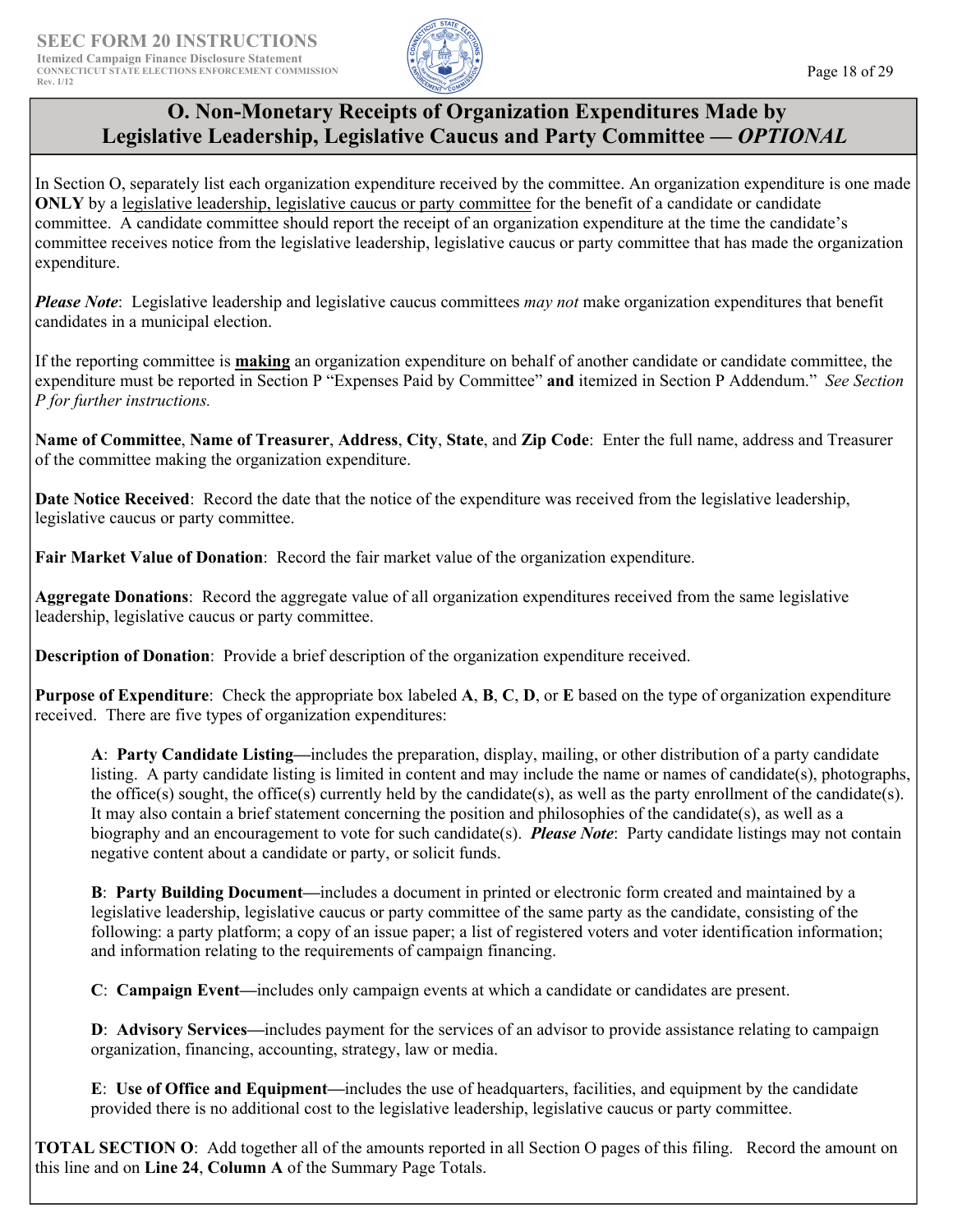

# **PART IV. EXPENDITURES**

In Part IV the Treasurer is required to itemize each expenditure, whether it has been paid during the period, or incurred but not yet paid.

This part also provides for the disclosure of expenses paid directly by a candidate on behalf of his/her candidate committee, and of expenses directly paid by committee workers seeking reimbursement.

# **P. Expenses Paid by Committee**

In Section P, separately list each expenditure made from the committee's single checking account during the period covered in this statement. Each time a committee issues a check or uses the committee debit card the transaction **must** be entered here. When a committee makes an expenditure that benefits a different candidate or committee, an indication must be made to identify the expenditure as either "coordinated with reimbursement sought," "coordinated without reimbursement sought," "independent," or as "organization."

If the expense is a *reimbursement* to a committee worker or consultant, the original purchase made by the committee worker or consultant must **also** be reported in Section T, "Itemization of Reimbursements to Committee Workers and Consultants."

If the expense is a *reimbursement* to the candidate, the original purchase made by the candidate must **also** be reported in Section Q, "Campaign Expenses Paid by Candidate."

**Name of Payee**, **Street Address**, **City**, **State**, and **Zip Code**: Enter the payee's name and address.

**Date of Payment**: Record the date that the payment was made by the committee.

**Method of Payment**: Check the box to indicate the method of payment, either *Check* (with accompanying check number) or *Debit Card/EFT*.

**Purpose of Expenditure**: Note the purpose of the expenditure using the Expenditure Code Addendum attached (*pages 27-29*).

**Description**: Provide a brief description of the expenditure. Certain expenditure codes **require** a description as set forth in the Expenditure Code Addendum attached (*pages 27-29*).

**Event** #: If the expenditure is associated with an event, list the "Event #" as reported in Section L1.

**Amount**: Record the amount of the expenditure.

**Expenditure #**: *To be completed only when the expenditure is* Coordinated with reimbursement sought, Coordinated without reimbursement sought, Independent *or* Organization. Assign a unique Expenditure #, beginning with the number 0001 and continue sequentially. The purpose of assigning this unique number is to link the committee's expenditure with their itemization is Section P Addendum (*see instructions below*).

**Type of Expenditure**: If applicable, check the appropriate box to note whether the expenditure is *Coordinated with reimbursement sought*, *Coordinated without reimbursement sought*, *Independent* or *Organization*. Where these terms are used in Section P and in Sections R, S, and T, they mean the following:

If the expenditure is made in cooperation or consultation with a candidate, candidate committee, political committee or party committee directly, or through an agent of that committee, the expenditure is considered "coordinated." An unreimbursed "**coordinated expenditure**" is an In-Kind Contribution to the recipient committee, must be reported as such, and all applicable limits and prohibitions shall apply. If the committee making the coordinated expenditure is seeking reimbursement for that expense, then check that particular box; if the committee is not seeking reimbursement, then check the box indicating that the expenditure is "**coordinated without reimbursement sought**." Reimbursement to the benefiting committee must be made **within 45 days**  in order to avoid making an In-Kind Contribution.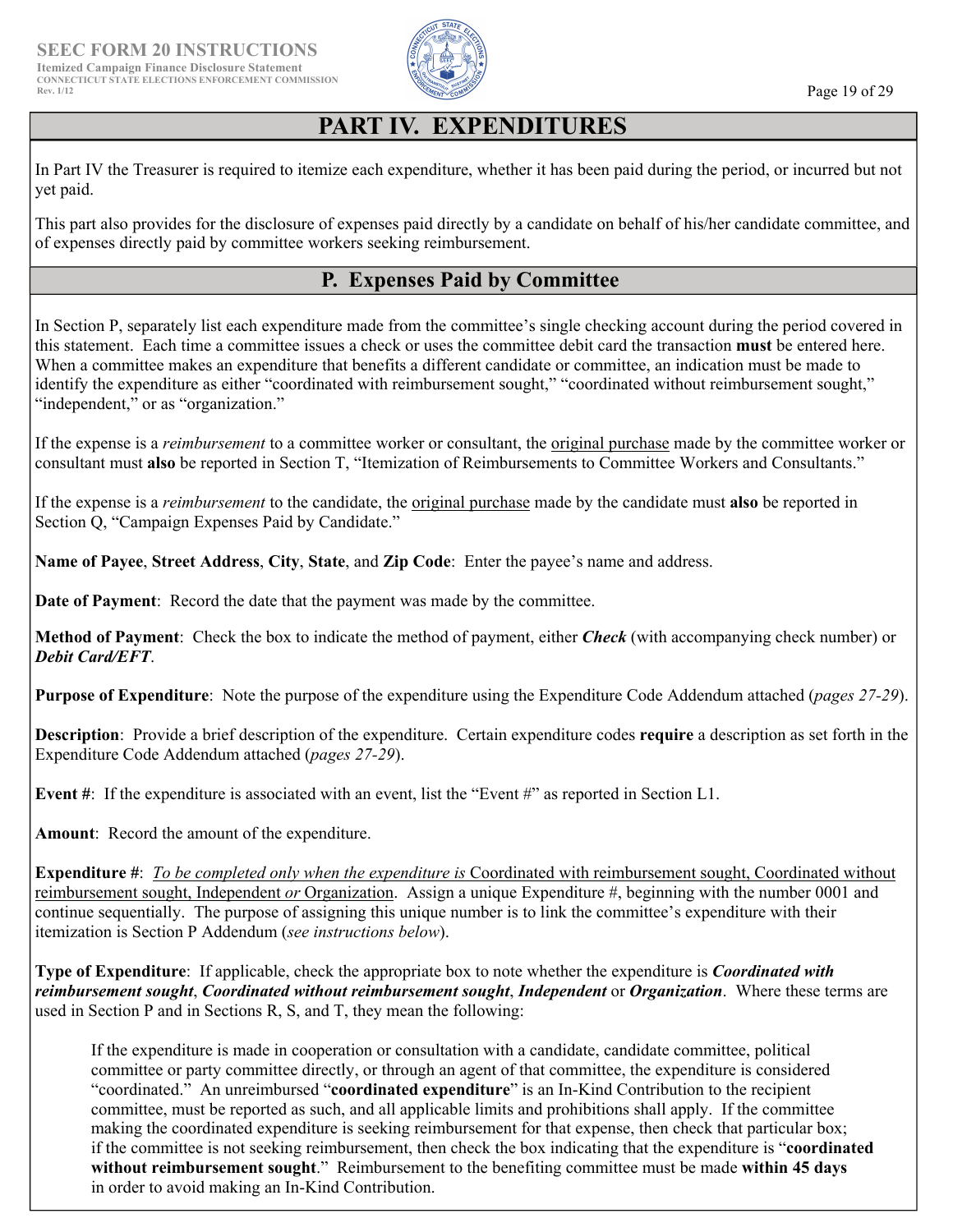

# **P. Expenses Paid by Committee** *continued*

An expenditure made to promote the success or defeat of a candidate that is made without the consent, knowing participation, or consultation of a candidate, committee, or agent thereof, is an "**independent expenditure**" and the box marked "independent" must be checked off.

An "**organization expenditure**" is one that can only be made by a legislative leadership, legislative caucus or party committee for the benefit of a candidate or candidate committee. If the expenditure is an organization expenditure, check off the box marked "organization" along with the appropriate circle (A—E) indicating the purpose of the organization expenditure:

 **A**: **Party Candidate Listing—**includes the preparation, display, mailing, or other distribution of a party candidate listing. A party candidate listing is limited in content and may include the name or names of candidate(s), photographs, the office(s) sought, the office(s) currently held by the candidate(s), as well as the party enrollment of the candidate(s). It may also contain a brief statement concerning the position and philosophies of the candidate(s), as well as a biography and an encouragement to vote for such candidate(s). *Please Note*: Party candidate listings may not contain negative content about a candidate or party, or solicit funds.

 **B**: **Party Building Document—**includes a document in printed or electronic form created and maintained by a legislative leadership, legislative caucus or party committee of the same party as the candidate, consisting of the following: a party platform; a copy of an issue paper; a list of registered voters and voter identification information; and information relating to the requirements of campaign financing.

**C**: **Campaign Event—**includes only campaign events at which a candidate or candidates are present.

 **D**: **Advisory Services—**includes payment for the services of an advisor to provide assistance relating to campaign organization, financing, accounting, strategy, law, or media.

 **E**: **Use of Office and Equipment—**includes the use of headquarters, facilities, and equipment by the candidate provided there is no additional cost to the legislative leadership, legislative caucus, or party committee.

 If this expenditure benefits another candidate and is either a coordinated, independent, or organization expenditure, complete the **Section P Addendum**:

 Record the **Expenditure #** as assigned in Section P. Check the appropriate box, *Supported* or *Opposed*, to indicate whether the candidate(s) was/were supported or opposed by the expenditure. Record the total **amount** of the expenditure.

 **Candidate Name**; **Office Sought**; **Amount Allocated to Candidate**: Report the other candidate(s') name(s) and office(s) sought for whom the coordinated, independent or organization expenditure was made. Record the amount of the total expenditure allocated to the candidate.

**SUBTOTAL Section P – This Page**: Add together each expense paid by the committee reported on page 13 in Section P and record the total.

**TOTAL of additional Section P Pages**: Total and record the amount of all additional Section P pages (if applicable).

**TOTAL OF ALL EXPENSES PAID BY COMMITTEE**: Add together all of the amounts reported in all Section P pages of this filing. Record the amount on this line and on **Line 19**, **Column A** of the Summary Page Totals.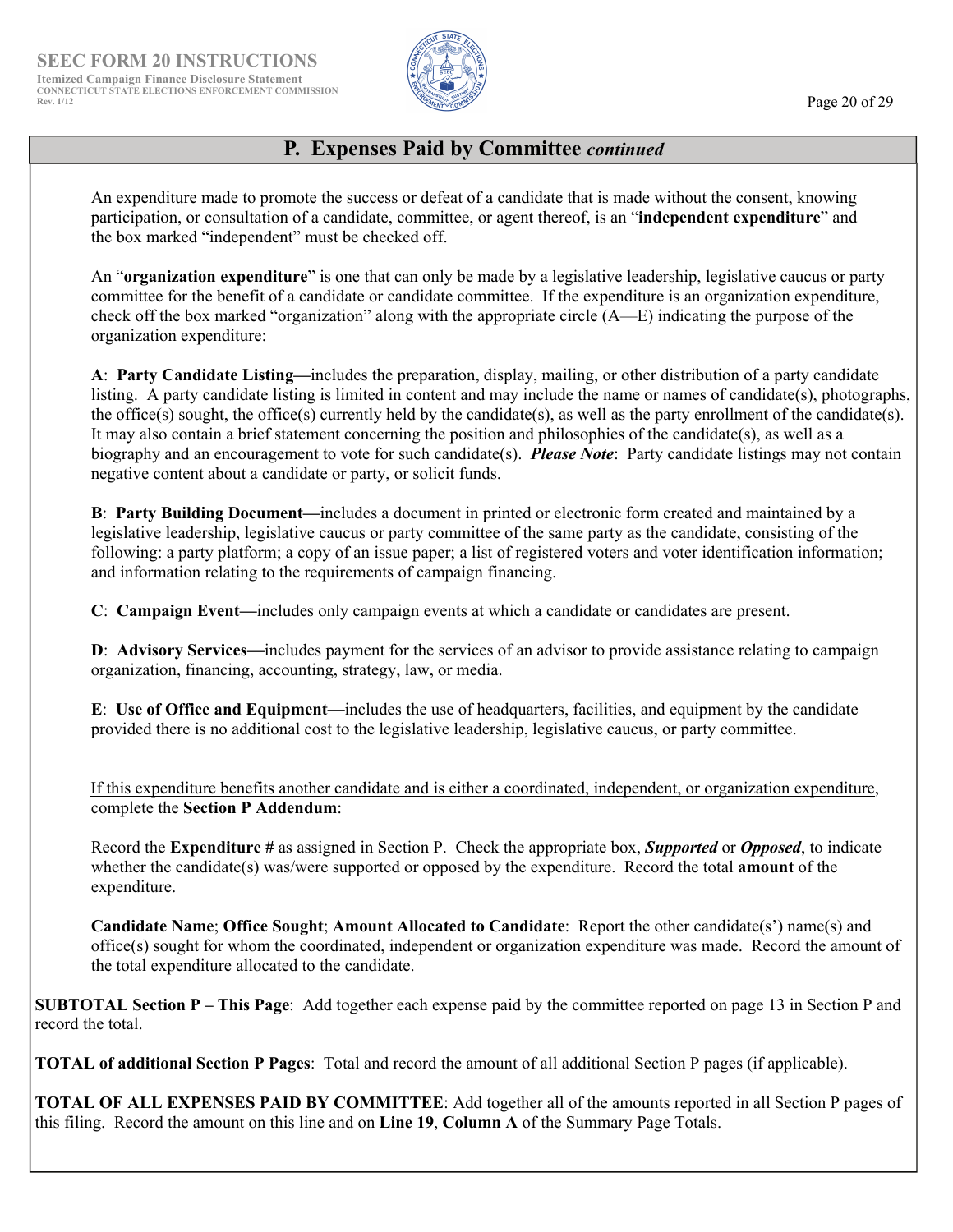

# **Q. Campaign Expenses Paid by Candidate**

In Section Q report any campaign expenses paid directly from personal funds of the candidate. This section is to be completed by both candidate and exploratory committees. Each candidate must submit to the campaign Treasurer an accounting of any campaign expense paid directly from their personal funds by the close of the reporting period during which these payments were made. The Treasurer must indicate whether the candidate is seeking reimbursement. Any expense, irrespective of amount, for which the candidate seeks reimbursement must be reported. In addition, any candidate expense more than \$50 must also be reported, even if the candidate does not wish to be reimbursed. *Exceptions are limited to telephone calls, transportation costs, and meals for which the candidate does not seek reimbursement*.

Report the Committee Check used to actually reimburse the candidate in Section P, "Expenses Paid by Committee."

*Please Note*: Any campaign expense paid with the personal funds of a candidate who has designated an exploratory committee, a political slate committee or a town committee as his/her sole funding source, is *required* to be reimbursed by that committee or these expenses are considered contributions and must be within the applicable aggregate limits for an individual contributing to the given committee. *See the Commission's website* **[www.ct.gov/seec](http://www.ct.gov/seec)** *for contribution limits*.

**Name of Payee**, **Street Address**, **City**, **State**, and **Zip Code**: Enter the name and address of the vendor that the candidate paid directly.

**Date of Payment**: Record the date that the expenditure was made by the candidate.

**Is reimbursement claimed?** Check the appropriate *Yes* or *No* box.

**Amount**: Record the amount of the expenditure.

**Purpose of Expenditure**: Note the purpose of the expenditure using the Expenditure Code Addendum attached (*pages 27-29)*.

**Description**: Provide a brief description of the expenditure. Certain expenditure codes **require** a description as set forth in the Expenditure Code Addendum attached (*pages 27-29)*.

**Event** #: If the expenditure is associated with an event, list the "Event #" as reported in Section L1.

**SUBTOTAL Section Q – This Page**: Add together each expense paid by the candidate reported on page 14 in Section Q and record the total.

**TOTAL of additional Section Q Pages**: Total and record the amount of all additional Section Q pages (if applicable).

**TOTAL OF ALL EXPENSES PAID BY CANDIDATE**: Add together all of the amounts reported in all Section Q pages of this filing. Record the amount on this line and on **Line 26**, **Column A** of the Summary Page Totals.

> If a candidate is seeking reimbursement and is not paid in the same period in which the expense is reported, the debt to the **candidate** is an outstanding expense to the committee, and should also be reported in Section S, "Expenses Incurred by Committee but Not Paid During this Period." In addition, a candidate who did not originally seek reimbursement for expenses, cannot change this indication via amendment by later seeking reimbursement for those expenses, if the election has already been held.

If, however, a candidate who is seeking reimbursement is not paid in full by the committee, the amount can be forgiven by the candidate at any time, without any outstanding obligation owed to the candidate by the committee.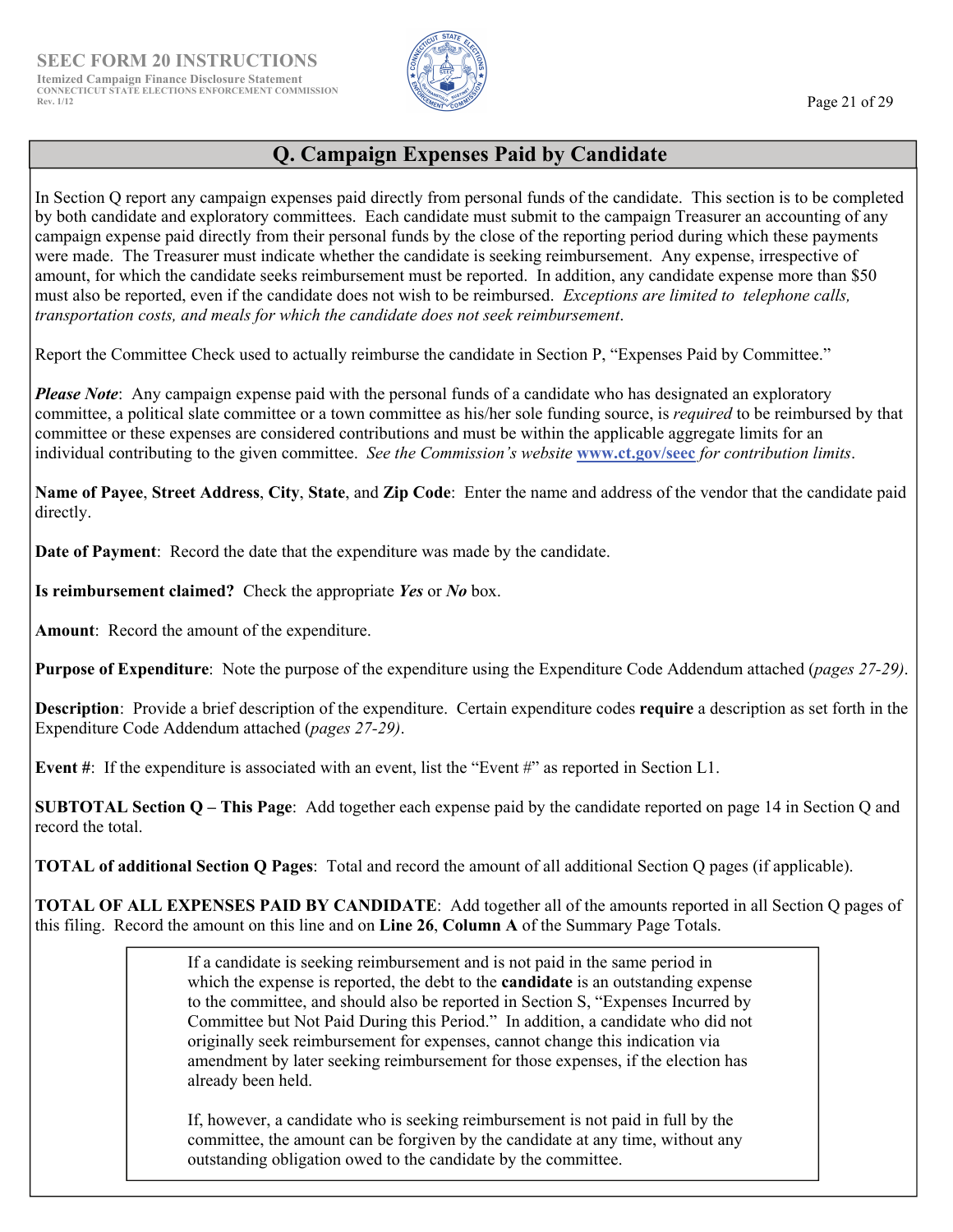

# **R. Expenses Incurred on Committee Credit Card**

In Section R, report each expense charged on the committee-issued credit card by an authorized cardholder. *Payments made using the committee debit card must be recorded in Section P.* 

Each credit card charge is to be disclosed in the reporting period in which it is made, even if payment of the balance was made within the same reporting period. If an outstanding balance remains on the credit card, the committee must report this balance in Section S, "Expenses Incurred by Committee but Not Paid During this Period." *See detailed instructions in Section S.* 

**Name of Issuing Institution**: Enter the name of the financial institution that issued the credit card.

**Type of Card**: Check the appropriate box to denote the type of credit card.

**Name of Vendor**, **Street Address**, **City, State**, and **Zip Code**: Enter the name and address of the vendor being paid with the committee credit card.

**Date of Transaction**: Record the date that the credit card charge was made by the committee.

**Purpose of Expenditure**: Note the purpose of the credit card charge using the Expenditure Code Addendum attached (*pages 27-29*).

**Description**: Provide a brief description of the item(s) charged. Certain expenditure codes **require** a description as set forth in the Expenditure Code Addendum attached (*pages 27-29*).

**Event** #: If the expenditure is associated with an event, list the "Event #" as reported in Section L1.

**Amount**: Record the amount of the expense charged on the committee credit card.

**Expenditure #**: *To be completed only when the expenditure is* Coordinated with reimbursement sought, Coordinated without reimbursement sought, Independent *or* Organization. Assign a unique Expenditure #, beginning with the number 0001 and continue sequentially. The purpose of assigning this unique number is to link the committee's expenditure with their itemization is Section R Addendum (*see instructions below*).

**Type of Expenditure**: If applicable, check the appropriate box to note whether the expenditure is *Coordinated with reimbursement sought*, *Coordinated without reimbursement sought*, *Independent* or *Organization*.

 If this expenditure benefits another candidate and is either a coordinated, independent, or organization expenditure, complete the **Section R Addendum**:

 Record the **Expenditure #** as assigned in Section R. Check the appropriate box, *Supported* or *Opposed*, to indicate whether the candidate(s) was/were supported or opposed by the expenditure. Record the total **amount** of the expenditure.

 **Candidate Name**; **Office Sought**; **Amount Allocated to Candidate**: Report the other candidate(s') name(s) and office(s) sought for whom the coordinated, independent or organization expenditure was made. Record the amount of the total expenditure allocated to the candidate.

**SUBTOTAL Section R – This Page**: Add together each expense reported on page 15 in Section R and record the total.

**TOTAL of additional Section R Pages**: Total and record the amount of all additional Section R pages (if applicable).

**TOTAL OF ALL EXPENSES INCURRED ON COMMITTEE CREDIT CARD**: Add together all of the amounts reported in all Section R pages of this filing. Record the amount on this line and on **Line 27**, **Column A** of the Summary Page Totals.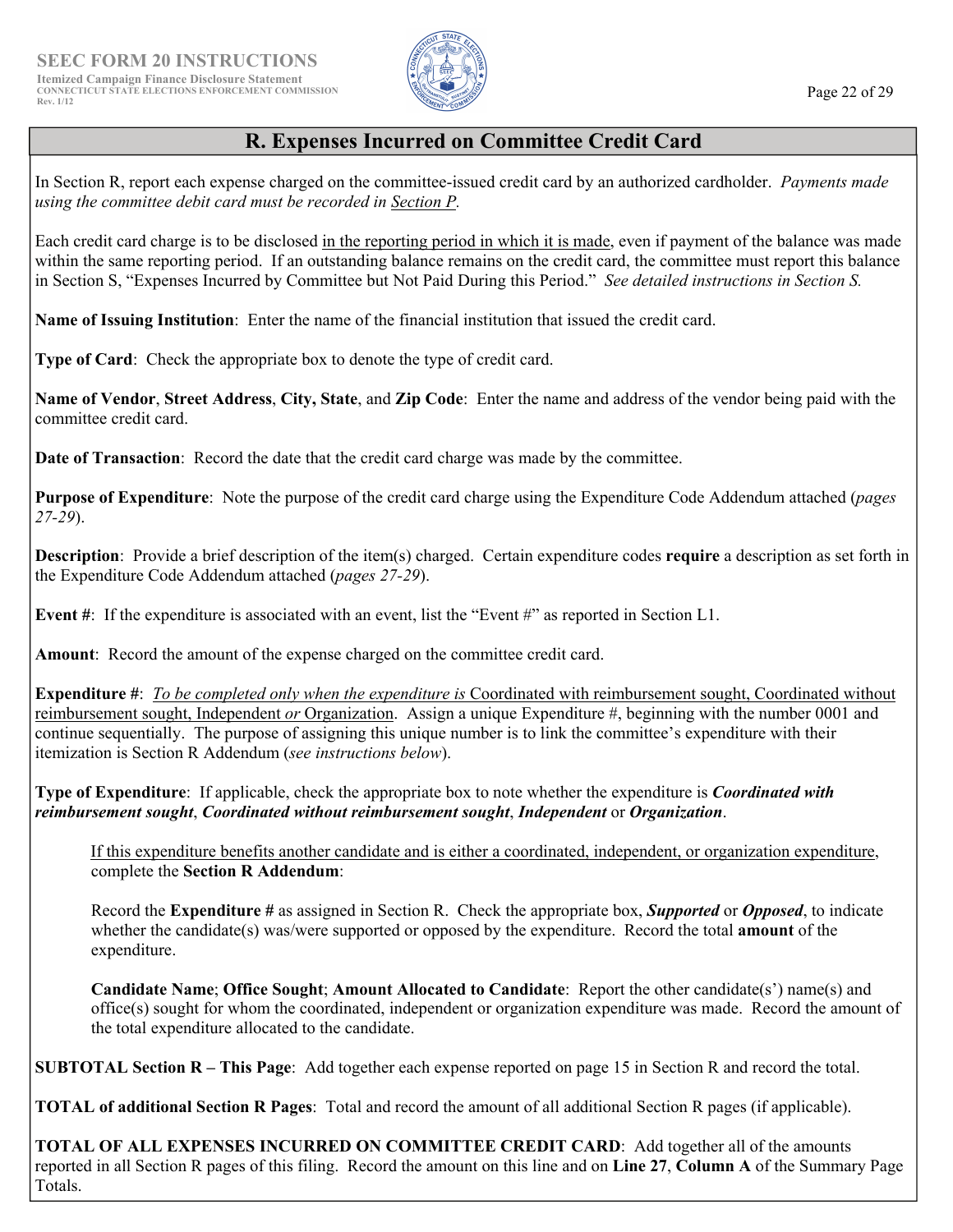

# **S. Expenses Incurred by Committee but Not Paid During this Period**

In Section S, separately report each expense incurred but not paid as of the close of the reporting period covered by this statement. When uncertain of the exact amount of the expense, the Treasurer should make a good faith estimate of the amount incurred. If there is an outstanding balance on a credit card, the outstanding amount must be reported in this section along with the name of the issuing institution as the creditor. A committee worker to whom the committee owes a reimbursement or payment for services rendered should also be reported in this section.

When a committee incurs an expense that benefits a different candidate or other committee (party committee, political committee, candidate committee), the Treasurer must indicate whether the expense incurred is either "coordinated with reimbursement sought," "coordinated without reimbursement sought," "independent" or an "organization" expenditure.

**Name of Creditor**, **Street Address**, **City**, **State**, and **Zip Code**: Enter the creditor's name and address.

**Date Incurred**: Record the date that the expense was incurred by the committee.

**Purpose of Expenditure**: Note the purpose of the expense incurred using the Expenditure Code Addendum attached (*pages 27-29*).

**Description**: Provide a brief description of the expenditure. Certain expenditure codes **require** a description as set forth in the Expenditure Code Addendum attached (*pages 27-29*).

**Event** #: If the expenditure is associated with an event, list the "Event #" as reported in Section L1.

**Amount Incurred**: Record the amount of the expense incurred (*estimate* or *actual*).

**Expenditure #**: *To be completed only when the expenditure is* Coordinated with reimbursement sought, Coordinated without reimbursement sought, Independent *or* Organization. Assign a unique Expenditure #, beginning with the number 0001 and continue sequentially. The purpose of assigning this unique number is to link the committee's expenditure with their itemization is Section S Addendum (*see instructions below*).

**Type of Expenditure**: If applicable, check the appropriate box to note whether the expenditure is *Coordinated with reimbursement sought*, *Coordinated without reimbursement sought*, *Independent* or *Organization*.

 If this expenditure benefits another candidate and is either a coordinated, independent, or organization expenditure, complete the **Section S Addendum**:

 Record the **Expenditure #** as assigned in Section S. Check the appropriate box, *Supported* or *Opposed*, to indicate whether the candidate(s) was/were supported or opposed by the expenditure. Record the total **amount** of the expenditure.

If a candidate forgives an outstanding expense which was made to his/her own candidate committee, proper reconciliation must be made as follows:

 1. On line 28a of the Summary Page Totals, reflect the total amount of the outstanding expenses once the candidate has forgiven their portion; if the candidate is the only outstanding expense to the committee, this balance would be zero.

 2. In Section Q, "Campaign Expenses Paid by Candidate," list the candidate's name as payee and the amount which is forgiven and the date the expense(s) were forgiven as the date of payment.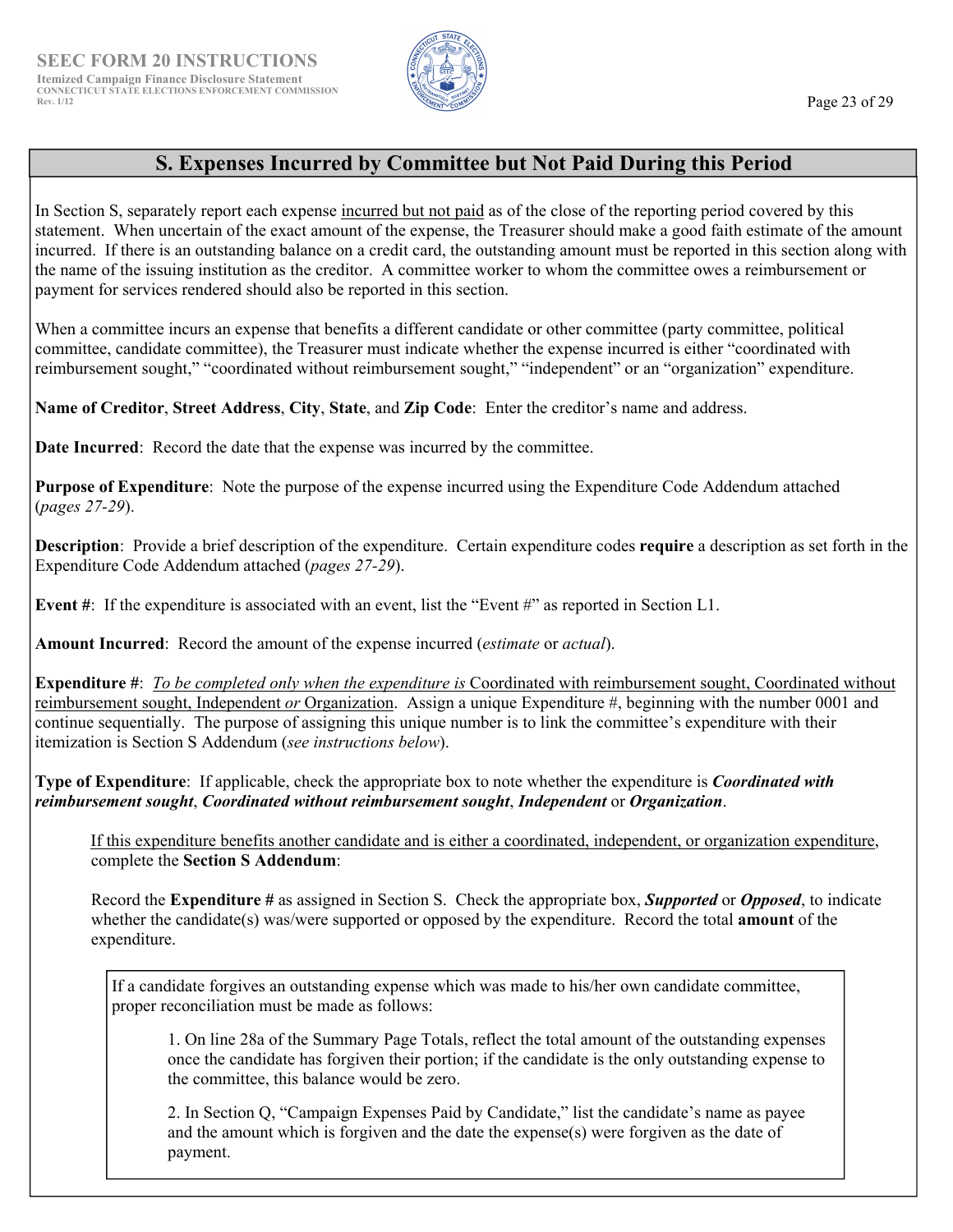

# **S. Expenses Incurred by Committee but Not Paid During this Period** *continued*

**SUBTOTAL Section S – This Page**: Add together each expense incurred but not paid by the committee reported on page 16 in Section S and record the total.

**TOTAL of additional Section S Pages**: Total and record the amount of all additional Section S pages (if applicable).

**TOTAL OF ALL EXPENSES INCURRED BY COMMITTEE BUT NOT PAID DURING THIS PERIOD**: Add together all of the amounts reported in all Section S pages of this filing. Record the amount on this line and on **Line 28**, **Column A** of the Summary Page Totals.

**Previously reported Expenses Unpaid and Still Outstanding**: Record the amount of previously reported unpaid expenses that remain unpaid at the close of this reporting period. Record the amount on this line.

**TOTAL OF ALL EXPENSES INCURRED BY COMMITTEE BUT NOT PAID**: Add the total of expenses incurred by the committee but not paid during this period (Section S of current filing) to the previously reported unpaid expenses that remain unpaid. Record the total on this line and on **Line 28a**, **Column A** of the Summary Page Totals.

# **T. Itemization of Reimbursements to Committee Workers and Consultants**

In Section T, report each instance in which a committee worker or consultant pays a vendor for committee-related expenses. Whether a committee writes a single check to reimburse an individual for combined expenses, or multiple checks to reimburse the individual for each expense, the committee must report each expense made by the committee worker or consultant separately. Report the Committee Check used to actually reimburse the committee worker or consultant in Section P, "Expenses Paid by Committee."

> **EXAMPLE**: John Doe purchased \$100 of lumber at Home Depot to make lawn signs, and \$50 in stamps from the U.S.P.S. The committee reimbursed him for those expenses using committee check number 102.

- 1. The payment to John Doe is reported in **Section P**, "Expenses Paid by Committee" with John Doe as the payee, together with the purpose of the expenditure coded as "RCW," the amount of \$150, and committee check number 102 listed.
- 2. In **Section T**, "Itemization of Reimbursements to Committee Workers and Consultants" the Treasurer would report John Doe, as the name of the worker/consultant; Home Depot as the name of the secondary payee, along with Home Depot's address, the date that John Doe paid Home Depot, the amount of \$100 as paid to Home Depot by John Doe.
- 3. On the next entry in **Section T**, John Doe's name would again be reported as the name of worker/consultant, U.S.P.S. as the name of the secondary payee along with U.S.P.S.'s address, the date that John Does paid U.S.P.S., the amount of \$50 as paid to U.S.P.S. by John Doe.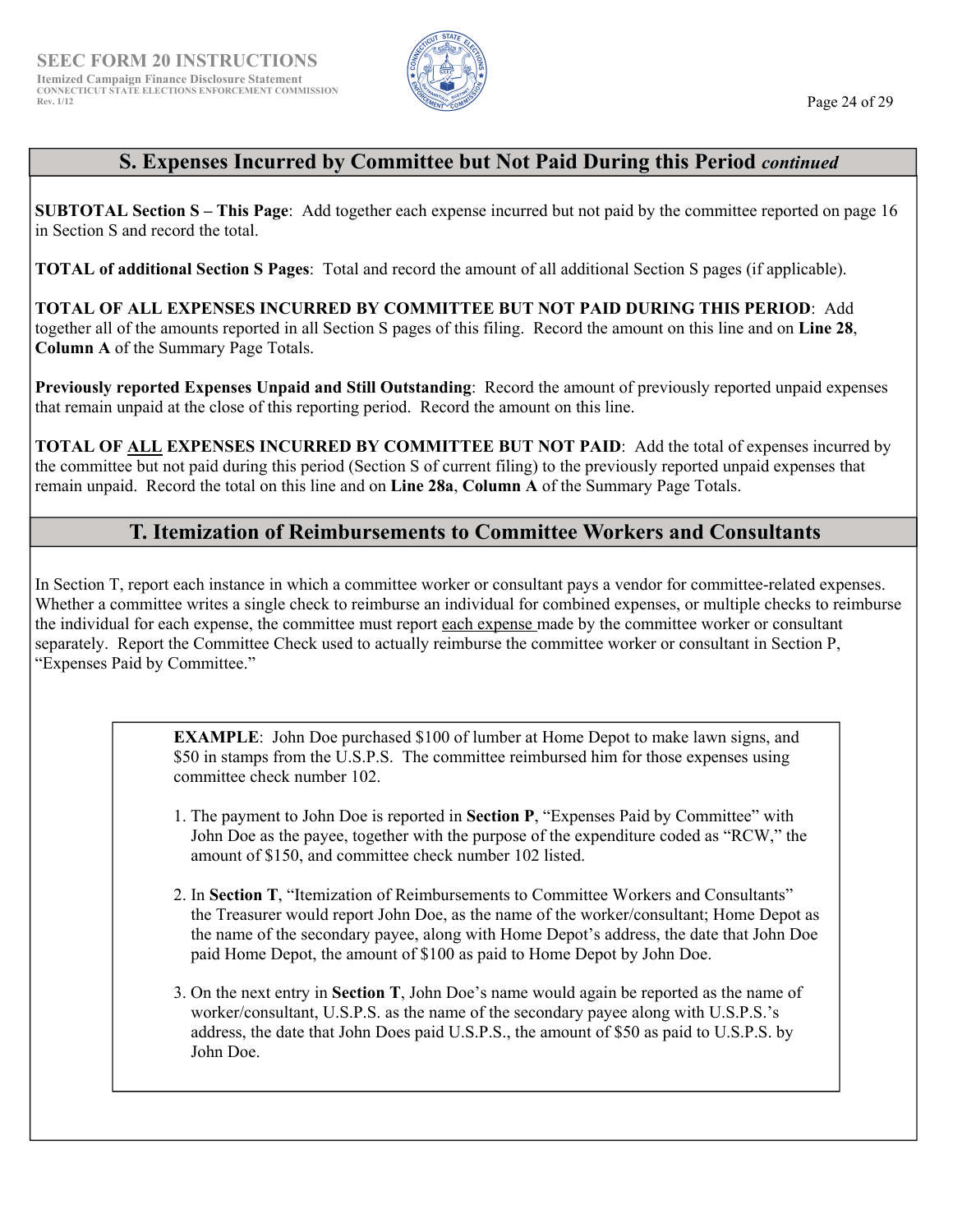

### **T. Itemization of Reimbursements to Committee Workers and Consultants** *continued*

**Last Name of Worker/Consultant, First Name,** and **Middle Initial**: Enter the name of the worker or consultant being reimbursed.

**Date of Payment**: Record the date that the committee worker or consultant paid the vendor.

**Method of Payment**: Check the box to indicate the method of payment used to reimburse the committee worker, either *Check* (with accompanying committee check number) or *Debit Card/EFT*.

**Secondary Payee**, **Street Address of Vendor**, **City**, **State**, and **Zip Code**: Enter the name and address of the vendor that was paid by the committee worker or consultant.

**Purpose of Expenditure**: Note the purpose of the expenditure made by the committee worker or consultant by using the Expenditure Code Addendum attached (*pages 27-29*).

**Description of Purchase**: Provide a brief description of the item purchased from the vendor by the committee worker or consultant. Certain expenditure codes **require** a description as set forth in the Expenditure Code Addendum attached (*pages 27-29*).

**Event** #: If the expenditure is associated with an event, list the "Event #" as reported in Section L1.

**Amount**: Record the amount of the expenditure reported for this transaction.

**Expenditure #**: *To be completed only when the expenditure is* Coordinated with reimbursement sought, Coordinated without reimbursement sought, Independent *or* Organization. Assign a unique Expenditure #, beginning with the number 0001 and continue sequentially. The purpose of assigning this unique number is to link the committee's expenditure with their itemization is Section T Addendum (*see instructions below*).

**Type of Expenditure**: If applicable, check the appropriate box to note whether the expenditure is *Coordinated with reimbursement sought*, *Coordinated without reimbursement sought*, *Independent* or *Organization*.

 If this expenditure benefits another candidate and is either a coordinated, independent, or organization expenditure, complete the **Section T Addendum**:

 Record the **Expenditure #** as assigned in Section T. Check the appropriate box, *Supported* or *Opposed*, to indicate whether the candidate(s) was/were supported or opposed by the expenditure. Record the total **amount** of the expenditure.

 **Candidate Name**; **Office Sought**; **Amount Allocated to Candidate**: Report the other candidate(s') name(s) and office(s) sought for whom the coordinated, independent or organization expenditure was made. Record the amount of the total expenditure allocated to the candidate.

**SUBTOTAL Section T – This Page**: Add together each reimbursement paid by the committee reported on page 17 in Section T and record the total.

**TOTAL of additional Section T Pages**: Total and record the amount of all additional Section T pages (if applicable).

**TOTAL OF ALL REIMBURSEMENTS TO COMMITTEE WORKERS AND CONSULTANTS**: Add together all of the amounts reported in all Section T pages of this filing. Record the amount on this line.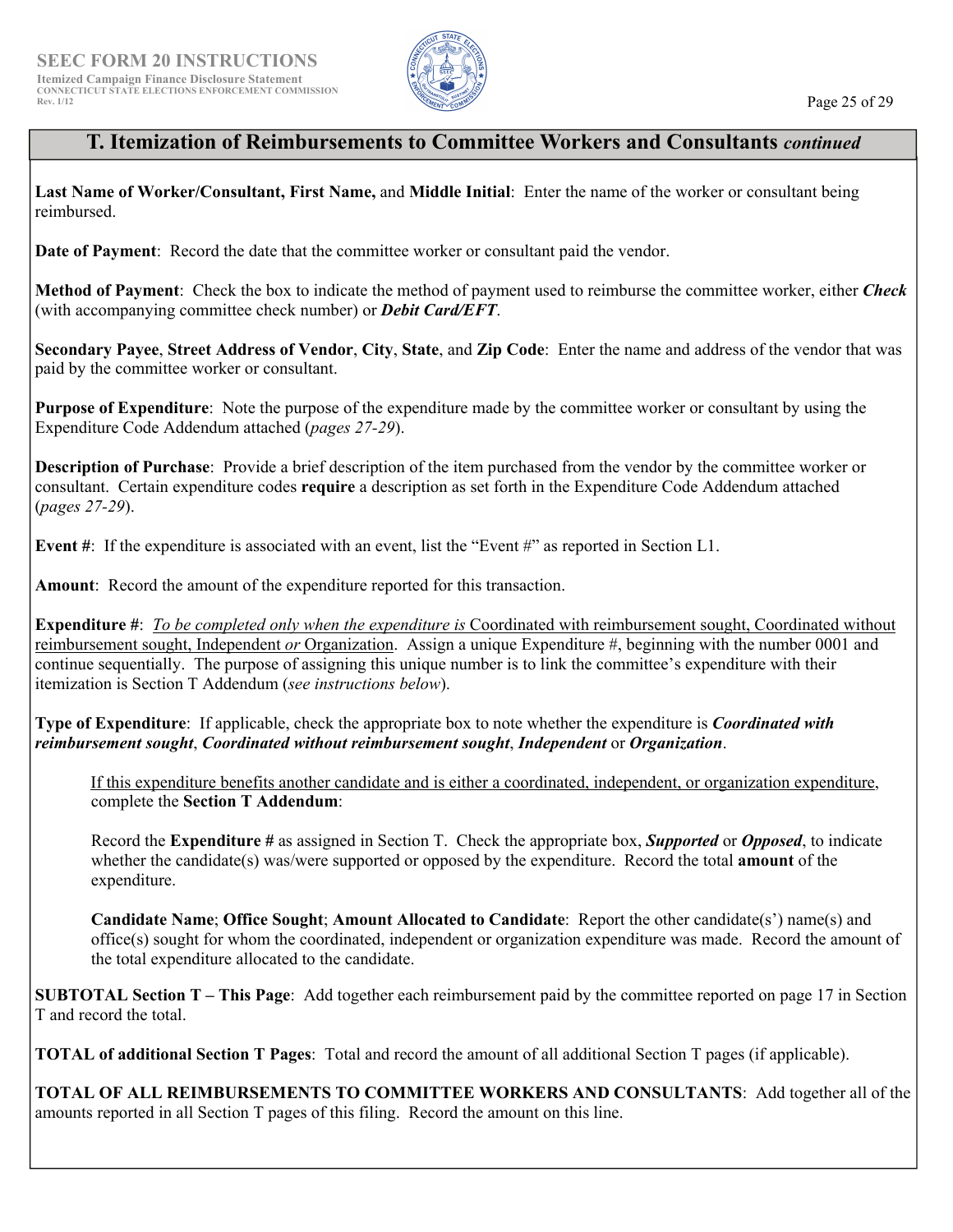# **THIS PAGE INTENTIONALLY LEFT BLANK**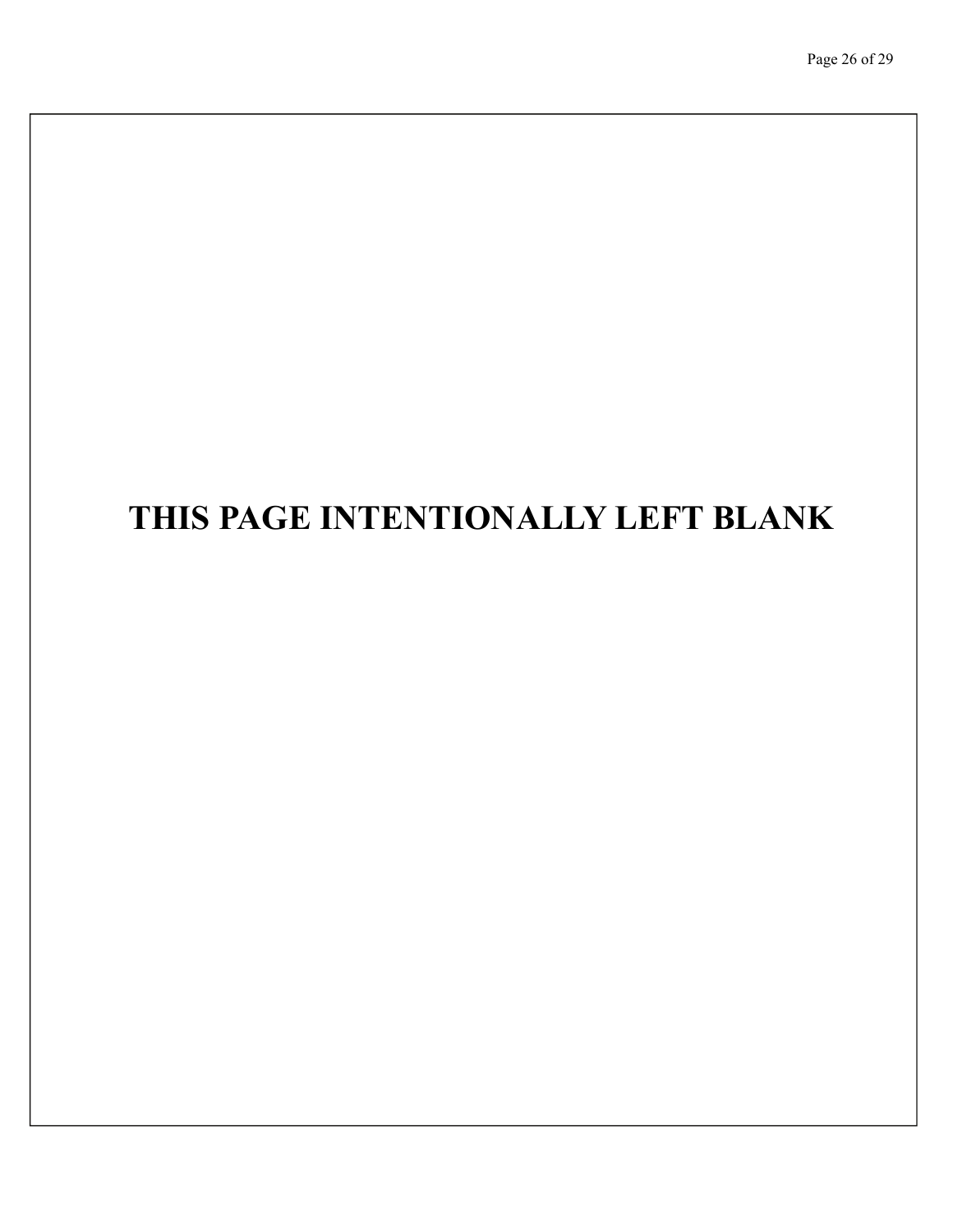# **EXPENDITURE CODE ADDENDUM**

# **For use with Sections P, Q, R, S & T of the SEEC Form 20**<br>**Asterisk** \* adjacent to the left of the Expenditure Code indicates that **Description Field** is **Mandatory**

**Warning**: *The existence of a particular expenditure code does not mean that such expenditure is lawful. To determine lawfulness, Treasurers must read the committee guide applicable to their type of committee or contact the State Elections Enforcement Commission at 860-256-2925*.

**Advertising**:Each expenditure code beginning with "**A-**" is to be used to identify the delivery method for paid advertising, which includes advertising to solicit committee funds. Include the costs for *both* the **development** *and* the **delivery** of the message. A payment to a professional consultant to develop a message should be coded to the main advertising delivery method below, *not* as **Professional Consultant** (**CNSLT**), which is a code that should only be used when no other expenditure code applies. If a single advertising message is developed for several of the delivery mechanisms listed below, use **A-OTH** for the cost of developing the message and then use the applicable code for the payments associated with the several delivery methods used. *Please Note*: The one **exception** to this advertising rule is when advertising content includes, as part of the message, an invitation to individuals to attend a fundraising event in return for a contribution or attendance fee. **Fundraising Event** advertising must be coded **FNDR** (*see explanation below*) irrespective of the advertising delivery method.

**A-DM**: expenditure to **advertise** through **direct mail**.

**A-MAG**: expenditure to **advertise** through a **magazine**.

**A-NEWS**:expenditure to **advertise** through a **newspaper**.

**A-ATM**: expenditure to advertise using an **automated telephone/fax message**, or an **automated telemarketing message**.

**A-PH-BNK**: expenditure for the use of **phone banks**, where people are speaking as distinguished from pre-recorded messages (*above*) and polls and surveys (*below*).

**A-RAD**:expenditure to **advertise** on **radio.** 

**A-SIGN**: expenditure for the cost of preparing, printing, producing or distributing lawn or billboard **signs** visible from any street or highway.

**A-TV**: expenditure to **advertise** on **television**.

**A-WEB**: expenditure to advertise on the **World Wide Web**. This includes webcasting (sending audio and/or video live over the Internet), or any other form of advertising on the web. *See* **WEB** *for other web-related expenditures*.

**A-OTH**: expenditure for any **other advertising**, not listed above, like the cost of (a) posters, stickers, streamers, banners, etc. for distribution on or in buildings or vehicles (i.e. cars, buses, boats, aircraft, etc.); (b) campaign paraphernalia, such as pins, hats, potholders, tee shirts and other campaign giveaway items; (c) audio messages and the cost of transmitting them by speakers from vehicles or buildings; (d) ads placed in ad books, in schools or civic organizations' ad book pamphlets or bulletins; or (e) ads placed in ad books for fundraising events held by other committees.

**\*ATT**:expenditure for **attendance fee or entrance fee** for any person to a (1) fundraiser held by *any* committee; (2) an inaugural event of any candidate; (3) a charitable event; (4) an educational course or training seminar; etc. In the text box of the **Description Field**, which is **mandatory** under this expenditure category, identify the name and address of the individual who is attending the event as well as the date and location of the event and the name of the sponsoring committee or entity sponsoring the event.

**BNK**:expenditure to record any payment of **BANK fees, interest charges, or penalties** assessed by the bank on the committee's checking account only. Similar fees assessed by a credit card company should be listed under credit card charges in Section R of the SEEC Form 20, entitled "Expenses Incurred on Committee Credit Card."

**CCP**:expenditure to record **any payment of the Credit Card bill**, including partial payments, finance charges, and mid-cycle payments. See Section R of the SEEC Form 20, entitled "Expenses Incurred on Committee Credit Card," to record actual charges made against the credit card account, including any finance charges.

**CEF**:expenditure to record any payment to the State of Connecticut's **Citizens' Election Fund** (**CEF**). **Checks should be made payable to the Citizens' Election Fund and sent to the State Elections Enforcement Commission, 20 Trinity Street, Hartford, CT 06106.** This expenditure code does not apply to the surplus distribution (**SRPLS**) expenditure code explained below.

**CHAR:** expenditure for a payment of committee funds to a tax-exempt **charitable** organization [26 U.S. Code  $\S$  501(c)(3)].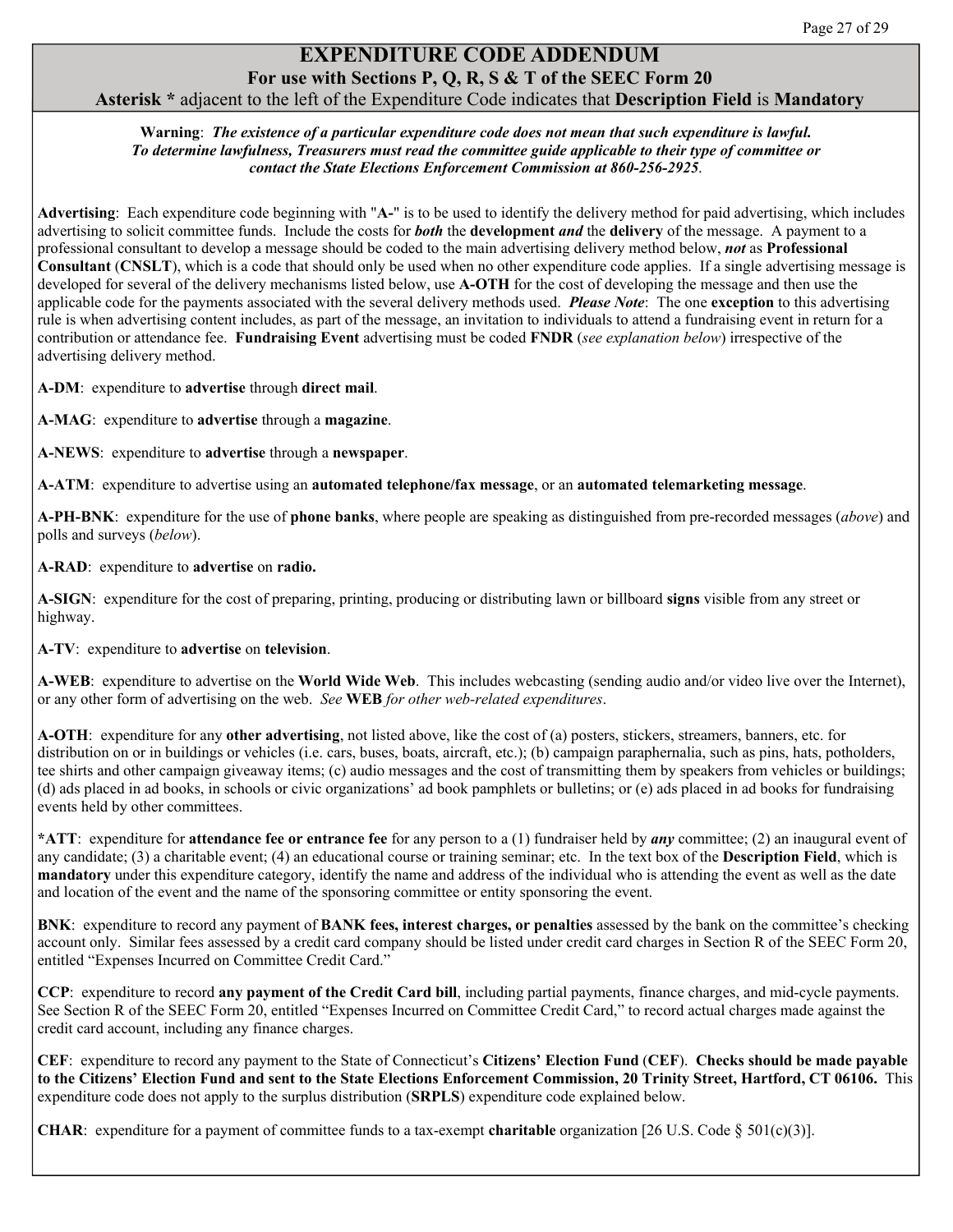# **EXPENDITURE CODE ADDENDUM**

# **For use with Sections P, Q, R, S & T of the SEEC Form 20**<br>**Asterisk** \* adjacent to the left of the Expenditure Code indicates that **Description Field** is **Mandatory**

**CNSLT**:expenditure to a professional **consultant**.Professional consultants are individuals or entities that are paid by the committee as independent contractors for their professional advice. They are not salaried employees and they are not individuals who are serving the committee as volunteers. Examples: management firms, public relations firms, lawyers and accountants, etc. However, for payments to professional consultants who design polls and surveys, or advertising messages, use the more specific code (ex. **A-DM**, **A-OTHR**, **POLLS**). If the payment to a professional consultant includes costs paid or incurred to some other vendor, following completion of the entry of this expenditure, go immediately to Section T, "Itemization of Reimbursements to Committee Workers and Consultants," and follow the instructions for reporting of **Secondary Payees**.

**CNTRB**:expenditure that is a **contribution to another committee**. The expenditure of a committee's funds to make a contribution to another committee is to be distinguished from an expenditure of committee funds to **pay the other committee** (**POC**) for shared expenses or fair market value of goods or services provided to the committee by another committee acting as a vendor. *See explanation of* **POC**  *below*.

**\*EFV**: expenditure for **equipment, furniture, and vehicles**. Record only the portion of the cost that is actually paid. Cost includes any costs associated with the delivery or installation of the item. Equipment includes computers, printers, phones, etc. The text box of the **Description Field**, which is **mandatory** in this situation, must list the item, and whether the expenditure is a purchase, rental or lease. *Please Note*: Vehicles may only be leased and may not be purchased.

**FOOD**:expenditure paid directly to a vendor for food and beverage, **except** if the vendor is paid for these items in association with the committee's own sponsored **fundraiser** (*see* **FNDR** *below*) or the committee's own sponsored **inaugural event** (*see* **INAUG** *below*).

**\*FNDR**:expenditure associated with holding a committee **fundraising event** (i.e. payments to restaurants, hotels, caterers, food and beverage vendors, invitations, entertainers performing at the event, paid speakers, etc.). Advertising content that includes as part of the message invitations to individuals to attend a committee fundraising event in return for a contribution or attendance fee must, however, be coded **FNDR** irrespective of the advertising delivery method. *Please Note*: This expenditure category **must** *not* **include** expenditures of the committee's funds for the **attendance fees** (**ATT**) **of any persons** attending *any* other committee's fundraising event.

**\*GIFT**:record the purchase of any item that is to be given as a **gift** to any individual or entity. Gifts to committee workers are generally limited to an aggregate of \$100 per recipient. The text box of the **Description Field**, which is **mandatory** in this situation, must identify the item purchased as well as the name and address of the individual or entity who is the recipient of the committee's gift.

**INAUG**:expenditure relating to the committee's costs for hosting an **inaugural event** for the committee's own candidate. This code does not include expenditures by the committee for attendance fees of individuals to another committee's inaugural event, which must be coded as an **attendance fee** (*see* **ATT** *above*).

**LOAN**:expenditure to record the payment of the committee's **LOAN**, whether principal, interest or both. *Please Note*: Any penalties assessed for non-payment on a loan, if not paid by the payment due date, must be disclosed as additional "Expenses Incurred by Committee but not Paid During This Period" in Section S of the SEEC Form 20.

**OFFICE**:expenditure for **office supplies** such as paper, pens, printer cartridges, etc.

**OVHD**: expenditure of **overhead operating** costs, including the cost of renting office space, parking spaces, repairing or servicing office furniture and equipment used in connection with committee activities, related insurance, utility payments for committee headquarters, subscriptions and similar overhead operating expenses.

**PETTY**: expenditure to replenish the committee's **petty cash fund**.

**POC**: expenditure to record a **payment to another committee** at fair market value for goods, services or other things of value provided by that other committee as a reimbursement of a shared expense. Examples: payment for a mail list, contact list or email distribution list prepared and produced by the other committee, or for the cost of the salaries of the other committee's salaried employees who were loaned to the committee, etc. Absent payment to the other committee at fair market value for such benefits received, **within 45 days of receipt**, the committee would be receiving an **In-Kind Contribution** from the other committee. *Please Note*: **In-Kind Contributions** do not require an expenditure code because they are receipts of the committee, not expenditures. The **POC** expenditure code category must be distinguished from expenditures that are coded as **contributions to another committee** (**CNTRB**).